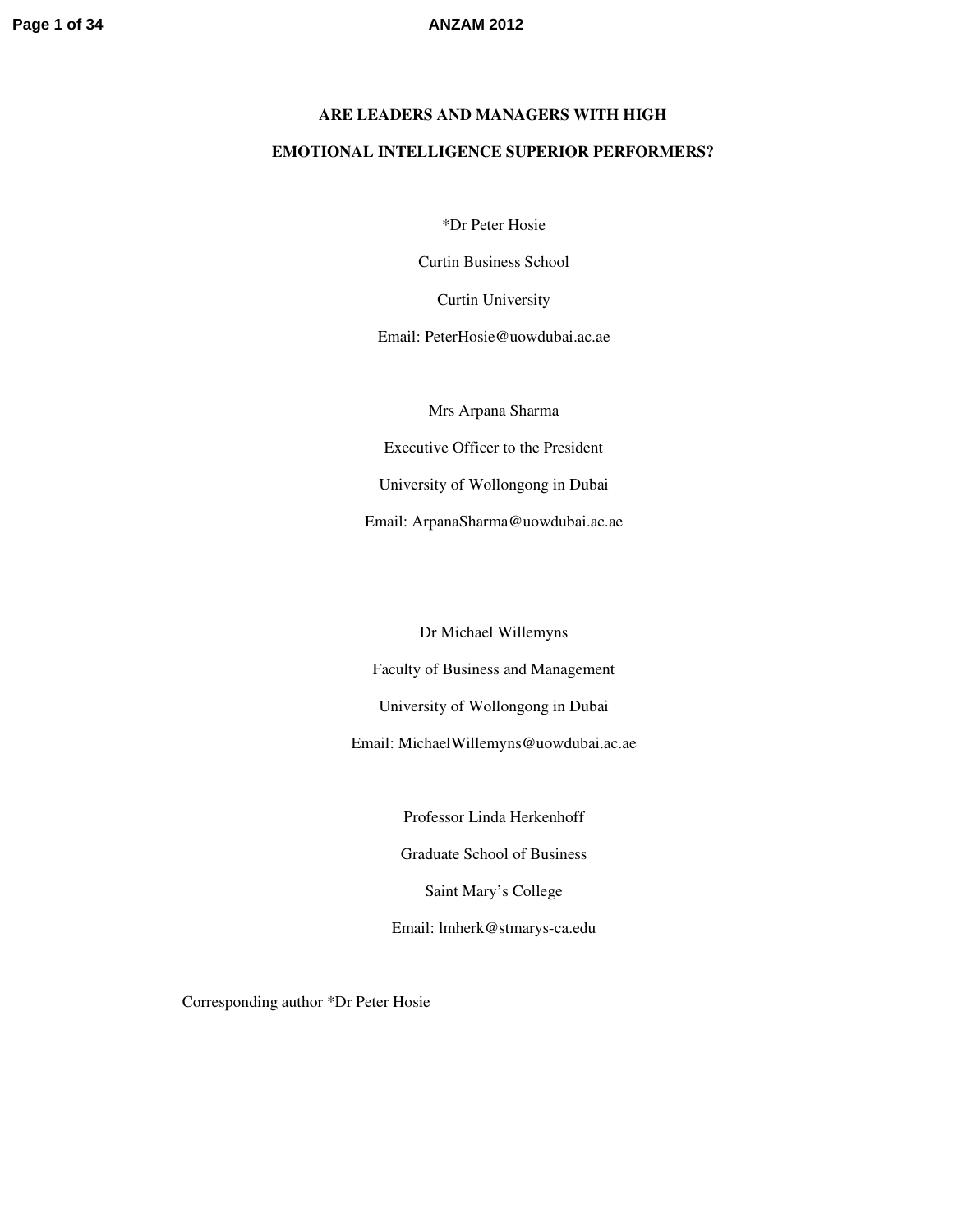## **ARE LEADERS AND MANAGERS WITH HIGH EMOTIONAL INTELLIGENCE SUPERIOR PERFORMERS?**

### **Abstract**

Leaders and managers with high emotional intelligence are often argued to be high job performers. Evidence from the literature is used here to examine the veracity of this claim. Emotional intelligence was found to be a necessary but not sufficient precondition for improving individual leader and managers' job performance and ultimately organisational productivity. EI is best most appropriately conceived of in terms of the abilities concerning the recognition and regulation of emotion in the self and others. Organisational culture needs to support the application of EI competencies and reward managers and leaders who exhibit socio-economic competencies for this proposition to be supported.

Keywords: Emotional Intelligence, leader, manager, workplace, individual, performance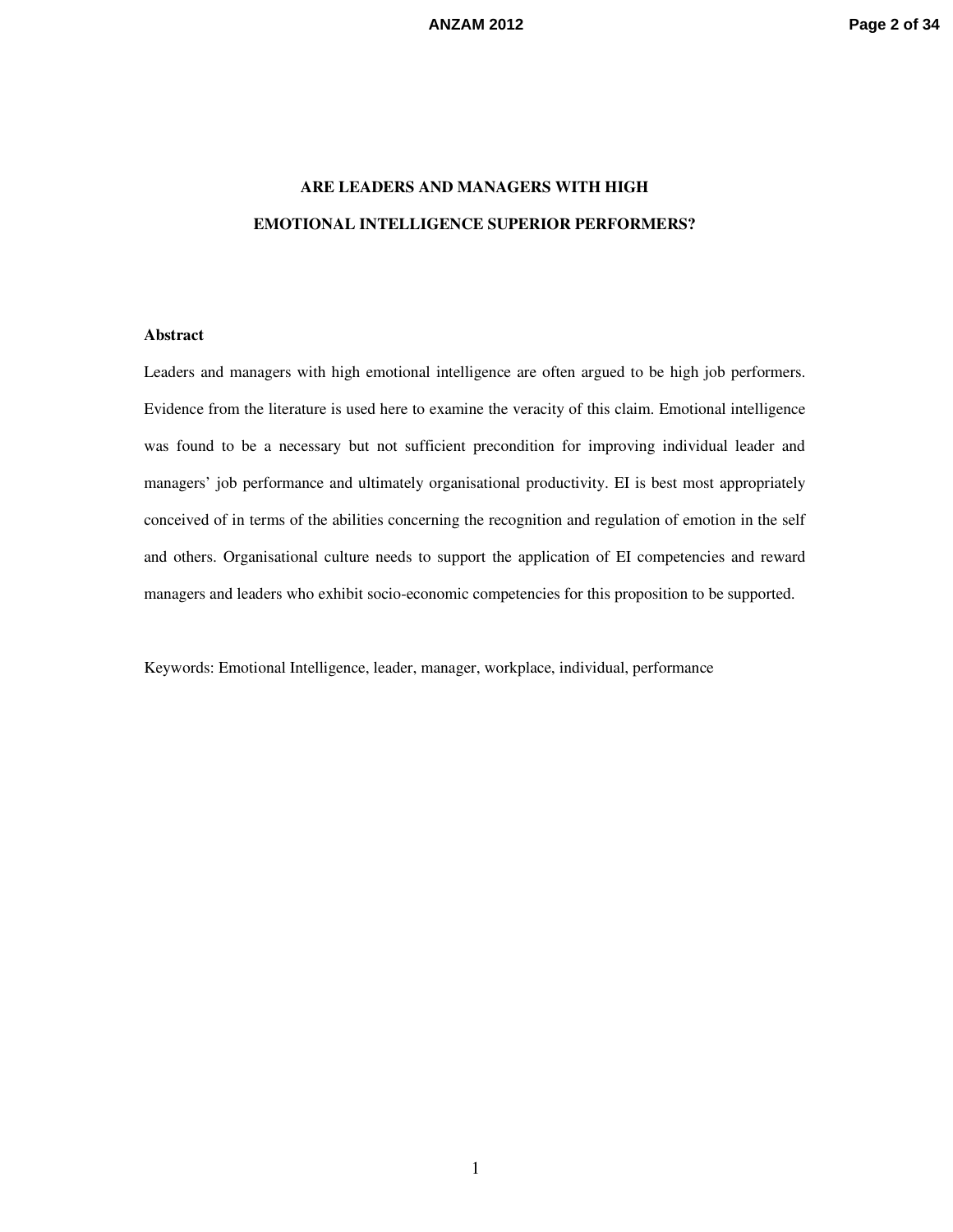### **INTRODUCTION**

A dispositional proclivity to cope with and successfully manage emotions that has been described as 'emotional intelligence' (Goleman, 1995, 1999; Mayer & Salovey, 1997; Mayer, Salovey, & Caruso, 2000; Salovey & Mayer, 1990). Mayer and Salovey (1997: 5) defined EI as the "ability to perceive emotions; to access and generate emotions so as to assist thought; to understand emotions and emotional knowledge; and to reflectively regulate emotions so as to promote emotional and intellectual growth." Of the many definitions of EI, Boyatzis's and Sala's (2004: 149) is useful when considering managers and leaders performance in the workplace; "an emotional intelligence competency is an ability to recognize, understand, and use emotional information about oneself or others that leads to or causes effective or superior performance." Based on many definitions, EI can be categorised into two broad groups, namely the:

- *Ability Model* conceptualised individual EI as being developed over time. Ashkenazy and Dais (2005, p. 462) point to the Ability Model capacity for incremental and predictive validity when used in the context of organisational behaviour. The 'four-branch abilities model' perception of emotion (in self and others); assimilation of emotion to facilitate thought; understanding of emotion; and managing and regulating emotion in self and others) developed by Mayer and Salvoes (1997) is a valuable contributor towards successful careers and personal life (Humphrey, Pollack, & Hawver, 2008). Later, Joseph and Newman (2010) proposed a progressive cascading pattern for the ability based EI facets that should be embedded into this type of model. Emotional perceptions in this system are argued to be casually preceded by emotional understanding that is preceded by conscious regulation of emotions and subsequent job performance.
- *Mixed Model* integrates competency based models (Goleman, 1995) and non-cognitive models (Bar-On, 1997a). Whilst emotions facilitate coordinated responsiveness to situations, intelligence necessitates an understanding of information, providing a clear link between EI to both intelligence and emotions.

Ashkanasy and Daus (2005), and later Walter, Cole and Humphrey (2011), refined and categorised the research and measures of EI research into three streams: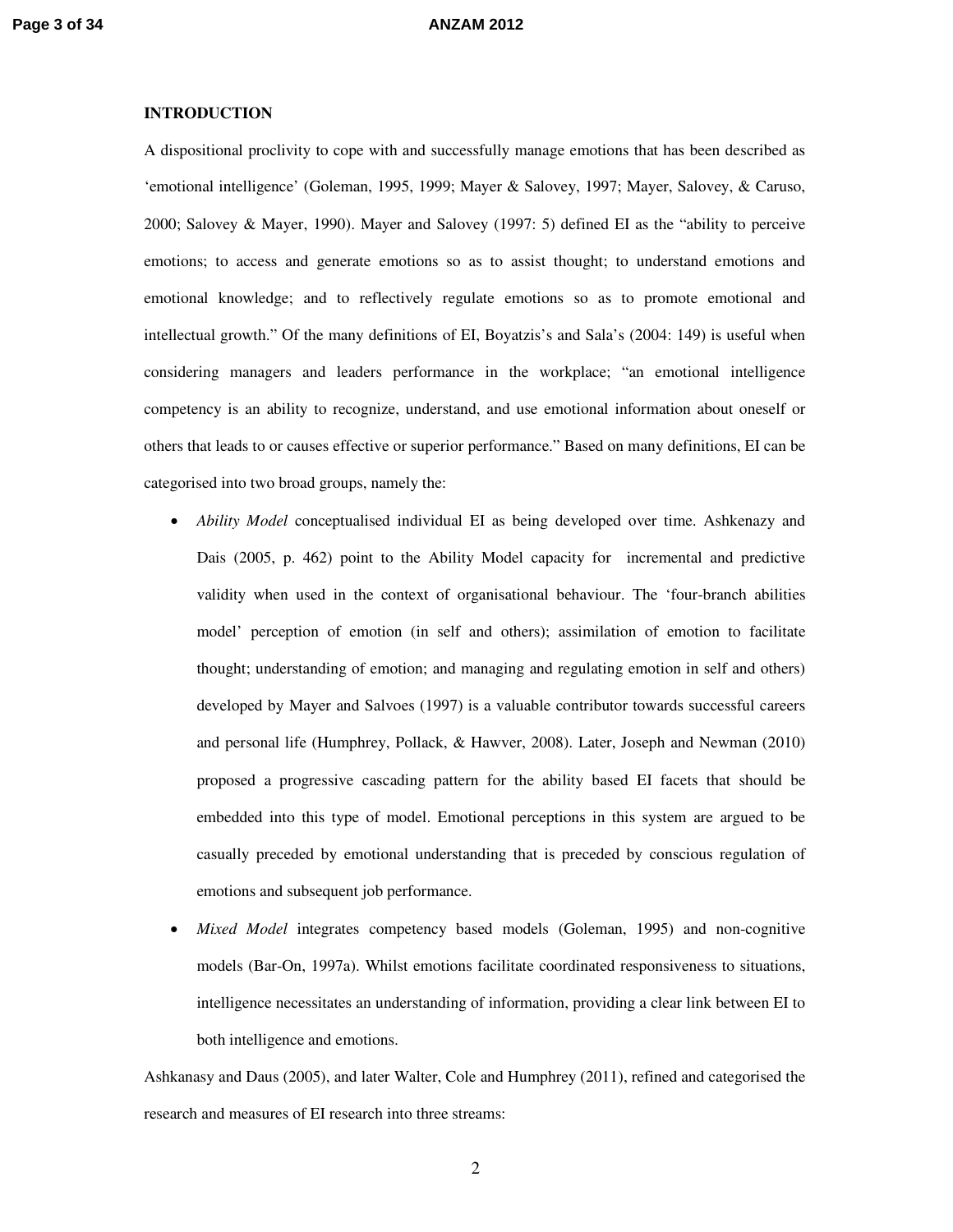- *First stream* is an ability based model of a set of interrelated emotional abilities. Individual capacity to solve abstract emotional problems are measured based on the four-branch abilities model of EI.
- *Second stream* is also based on the four-branch model. Self-report or peer-report of complex social behaviours is also based on Mayer and Salovey's (1997) representation of EI.
- *Third stream* is a mixed model of emotional and different dispositional competencies, including everything except cognitive ability. This model incorporates self-report as the primary means of assessment.

The debate **and controversy** over EI has transcended the intellectual criticisms made by opposing academic and commercial camps. EI has been a relatively easy sale to the general public and to the business world but a much tougher sale to academia. A fascinating tension is noticeable between EI scholars and commercially orientated researchers and consultants. Scholars are typically more conservative in the claims about the benefit of EI. For example, Mayer's (1999: 50) approach typifies the cautious approach taken by scholars, "the popular literature's implication - that highly emotionally intelligent people possess an unqualified advantage in life - appears overly enthusiastic at present and unsubstantiated by reasonable scientific standards."

Ashkanasy and Daus (2003: 69) were more forthright, stating that "Let us first begin by making one point 'crystal clear' - we do not endorse a Goleman (1995) or Bar-On (1997b) type of approach to studying emotional intelligence ... we also feel that to an extent, they have done much more harm than good regarding establishing emotional intelligence as a legitimate, empirical construct. Others, like Antonakis (2003: 359) are more strident about the empirical evident on the relevance of EI to leaders "is nonexistent or very weak at best or contradictory at worst." Those antagonistic to the idea of EI, such as Locke (2005) have gone so far as to proclaim that EI is an invalid concept because it is not a form of intelligence, a position artfully rebuked by Ashkanasy and Daus (2005).

In contrast, those supporting the 'commercial' approach tend to make expansive claims, typified by Goleman, on the applied value of EI. Much of Goleman's assertions on EI in the workplace remain speculative and still require empirical assessment to provide evidence and clarification of the relation of EI to organisation functioning (Goyal & Akhilesh, 2007). However, as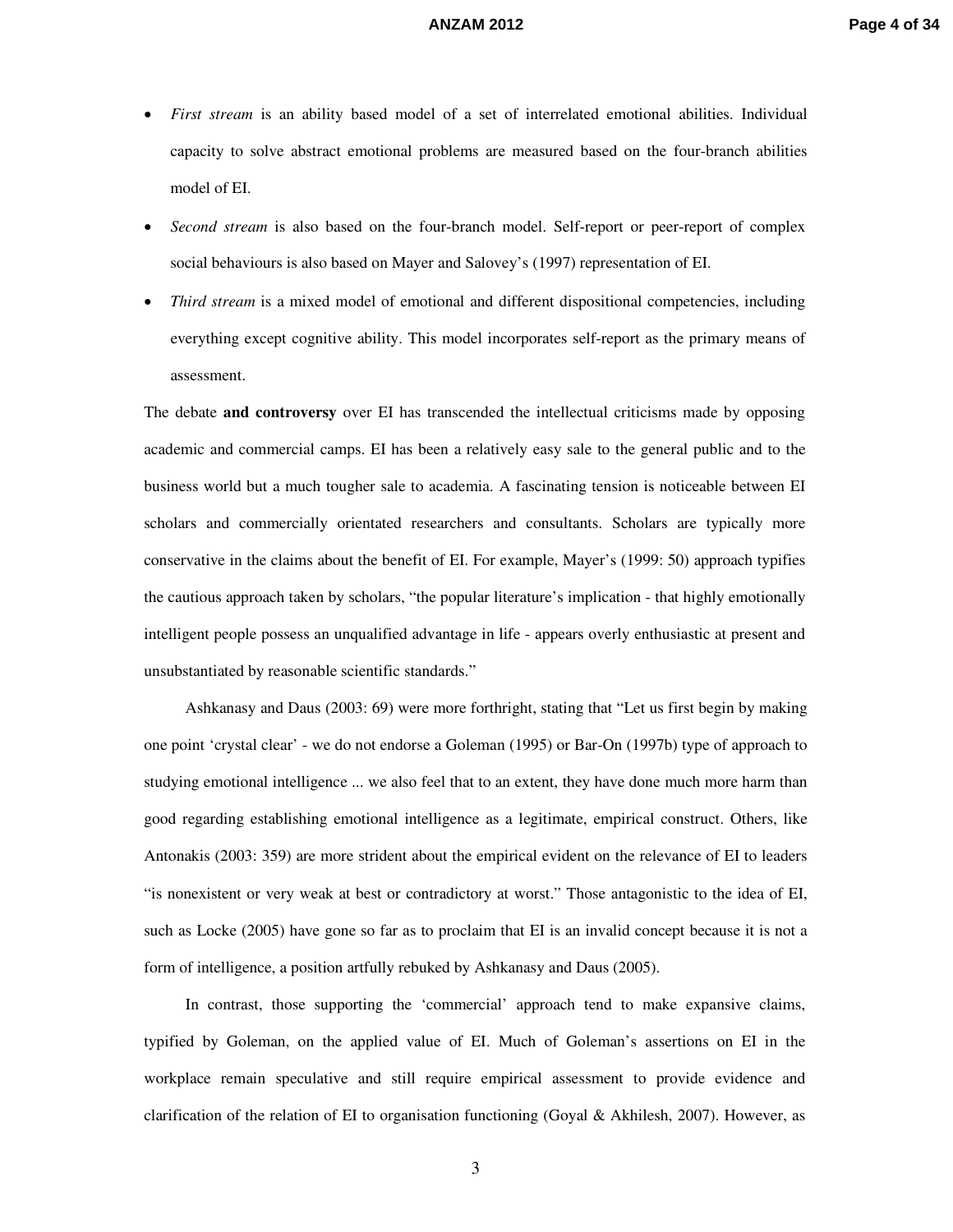### **Page 5 of 34 ANZAM 2012**

Landy (2005) observed, there is strong and continuing support for the EI idea, with concomitant instruments and interventions, in the lay business community. Lopes et al's (2005) research suggested that assisting employees to develop emotional skills may yield organizational benefits.

The following examines the veracity of claims made about contribution of EI to managers and leaders performance in the workplace.

## **ARE EMOTIONAL COMPETENCIES MORE IMPORTANT THAN COGNITIVE AND TECHNICAL SKILLS IN THE WORKPLACE?**

Goleman (1998: 5) contentiously asserted in the Harvard Business Review that "IQ takes second position to EI in determining outstanding job performance." This suggested that managers with well developed EI are more effective performers, particularly for discretionary performance. Boyatzis, Goleman and Rhee (2000) later argued that a particular type of human competencies, called "emotional competencies" (i.e., self-awareness, self-discipline, persistence and empathy) is of greater consequence to job performance than intelligence and training. Some have argued that "emotional competencies" are not the same construct as EI (Ashkanasy & Daus, 2005).

Goleman (1995) vigorously argued that IQ and technical skill are perennial "threshold capabilities" required for entry to management positions. Goleman (Goleman, 1995, 1998) and Goleman, Boyatzis, and McKee (2002) have argued enthusiastically that emotional skills are twice as important as cognitive and technical skills in the workplace. Technical expertise is closely related to cognitive ability but not considered to be a critical aspect of managers' capabilities repertoire. As Goleman (1999: 21) noted, "outstanding supervisors in technical fields are not technical but rather relate to handling people." Goleman (1999: 38) further asserted that "the higher the level of the job, the less important technical skills and cognitive abilities were, and the more important competence in EI became." This result is consistent with the Hay Group (1999) finding that Fortune 500 companies believed an overemphasis on managers' technical ability had resulted in the careers of high potential managers and leaders becoming 'derailed.'

Organisational researchers investigating emotions have neglected to include job performance as part of "behaviours or actions that are relevant to the goals of the organization in question" (McCoy, Campbell, & Cudeck, 1994: 493). Arvey and Murphy (1998) suggested that job performance is more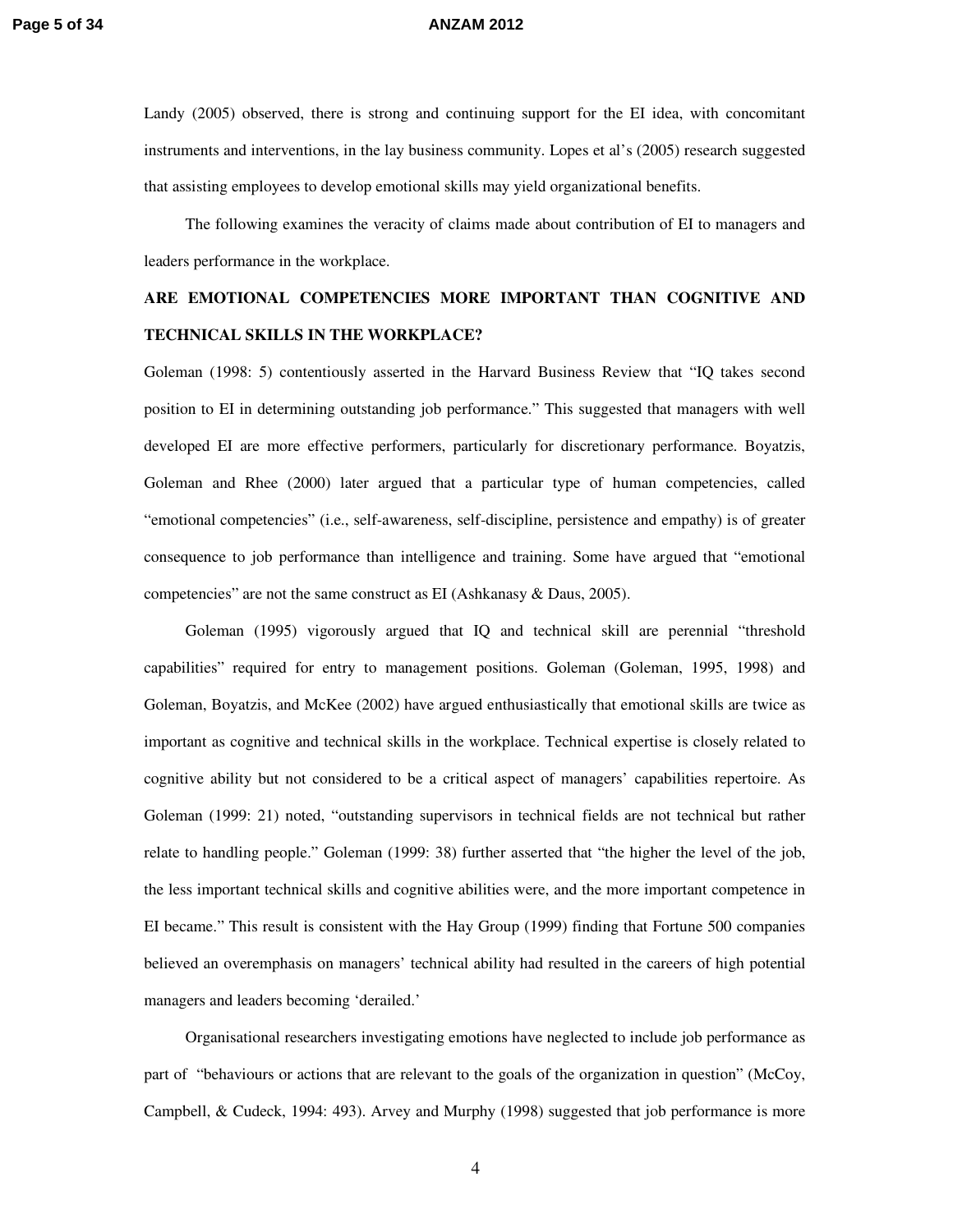than merely 'execution of tasks' and that application of higher levels of EI would facilitate better performance and outcomes. EI is potentially relevant to specifically to leadership and management in general. Goleman (1999: 21) later observed "As more companies put a premium on people who can lead, the ability to influence is one of the competencies at a premium." Goleman (1999) also argued that the higher the level of management, the more vital all aspects of EI become. Managers with well developed EI are likely to be more effective in jobs requiring extensive and intense interpersonal interactions. However, the importance of EI needs to be kept in perspective, as (Goleman, 1998: 21) conceded, "Emotional intelligence skills are synergistic with cognitive ones: top performers have both"

EI has emerged as an important construct in relation to job performance (Lopes et al., 2005). The emotion-performance link has been explored in general by Bar-On, Handley and Fund (2005) and specifically in relation to managers by Caruso and Salovey (2004). Studies using a variety of methods have also shown a positive relationship between some forms of emotions and managers' job performance (Cropanzano, James, & Konovsky, 1993; P. Hosie & Sevastos, 2009; Staw & Barsade, 1993; Wright & Cropanzano, 2000; Wright & Staw, 1999a, 1999b). Broad claims that EI is a better predictor of job performance than General Mental Ability are yet to be substantiated (Ashkanasy, 2004).

A meta-analysis by Van Rooy and Viswesvarav (2004) empirically provided support for EI predicting performance in the workplace. Although Cherniss (2010) acknowledges that recent research suggested that EI is positively associated with performance, context does makes a difference. In terms of criterion related and incremental validity, the percentage of variance in performance explained by EI was  $5\%$ , much lower than the claims of some EI proponents (Van Rooy & Viswesvaran, 2004). However, the 'Ability Model' of EI does indicate discriminant validity with the Big-Five (C. S. Daus & Ashkanasy, 2005).

A lack of discriminant validity is also evident between some EI and the Big-Five personality model personality dimensions (Barrick, Mount, & Judge, 2001). Such research questions whether EI accounts for the unique variance in predicting managers' job performance. A mega meta-analysis built on previous meta-analysis by O'Boyle et al (2010: 806) subsequently concluded "that all three streams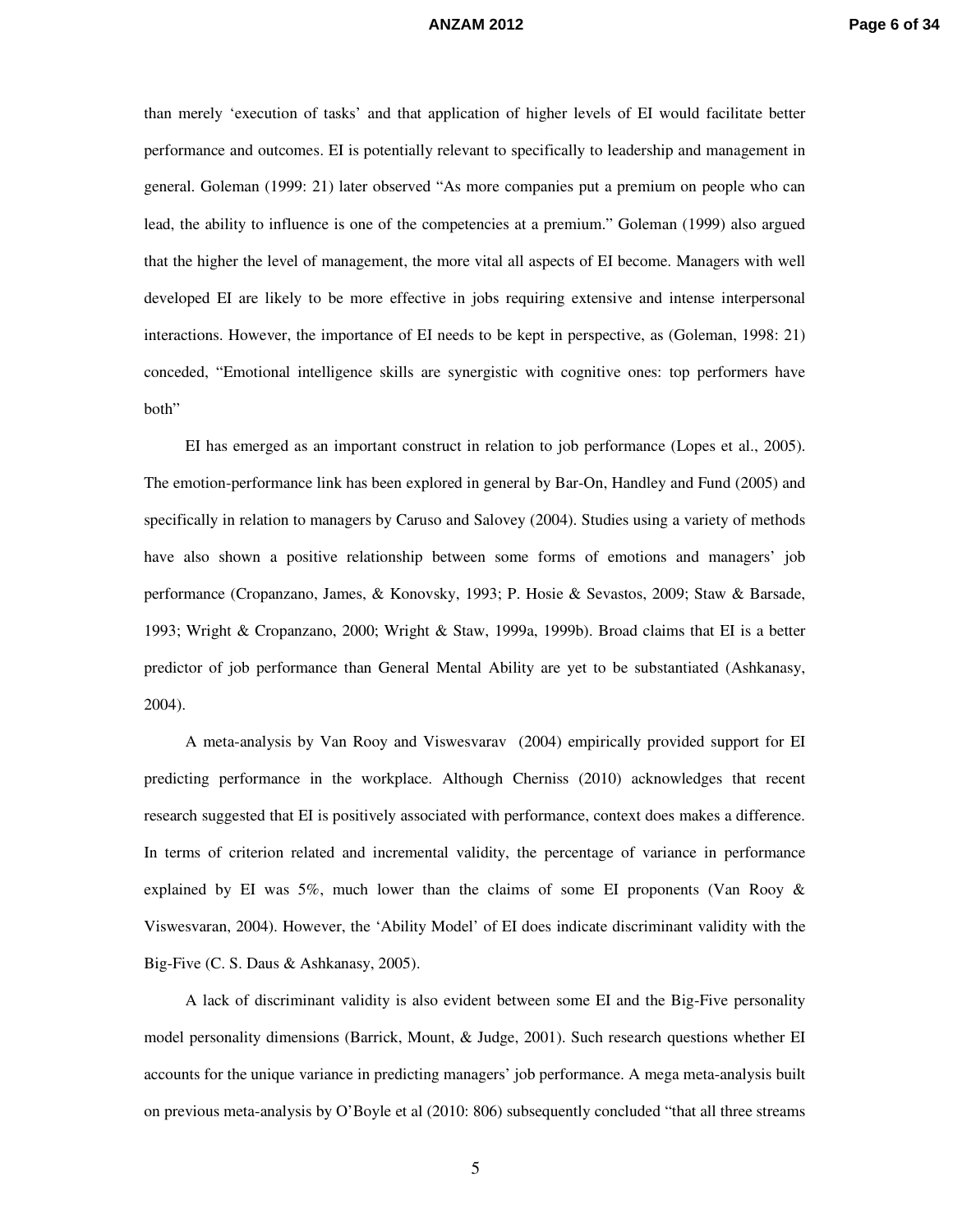### **Page 7 of 34 ANZAM 2012**

of EI correlated with job performance." Further, "Streams 2 and 3 incrementally predicted job performance over and above cognitive intelligence and the FFM."

### **ARE LEADERS AND MANAGERS WITH HIGH EI SUPERIOR PERFORMERS**

Leaders of organisations increasingly understand how valuable EI is to an enterprise. By its very nature, leadership is an 'emotion-laden process' (J. M. George, 2000, p. 1046). Emotions are logically connected to the leadership process, especially the followership aspects of identifying and empathising with others feelings (Walter et al., 2011). Managers with poorly developed EI are likely to have difficulty in building good relationships with peers, subordinates, superiors and clients (Goleman, 1998). The question is why do leaders with cognitive competencies and experience not always respond appropriately to the demands of the competitive environment?

One explanation for this observation is that leaders also require high levels of EI. The focus is purportedly moving away from traditional management styles to authentic leadership involving high levels of EI competencies through the i) ability to influence the employees, ii) an adeptness in self awareness, iii) the ability to understand and manage others emotions and use these competencies effectively to encourage, unite, motivate and challenge managers and employees towards a unified purpose (Goleman, 1999).

Emotions have a critical role in thought, decision-making and individual success. As with managers, Goleman (1999: 102) asserts that "leader's task was to get work done through other people, and social skill makes that possible." EI has been promoted as the *sine qua non* of leadership by Goleman and others (e.g., Boyatzis & McKee, 2005; J. M. George, 2000; Prati, Douglas, Ferris, Ammeter, & Buckley, 2003). Goleman (1999: 3) has gone so far as to assert that a "most effective leaders are alike in one crucial way: they all have a high degree of what has come to be known as EI."

George (2000) proposed an intuitive link between EI and leadership which was extended to incorporate a connection with the emotional management of transformational leadership which has been associated with EI (Coetzee & Schaap, 2004; C. S. Daus & Harris, 2003). Empirical evidence is emerging to substantiate a link between leadership ability and the ability model of EI (C. S. Daus & Harris, 2003). Trait EI promoted utilization of adaptive coping techniques to manage stress. High trait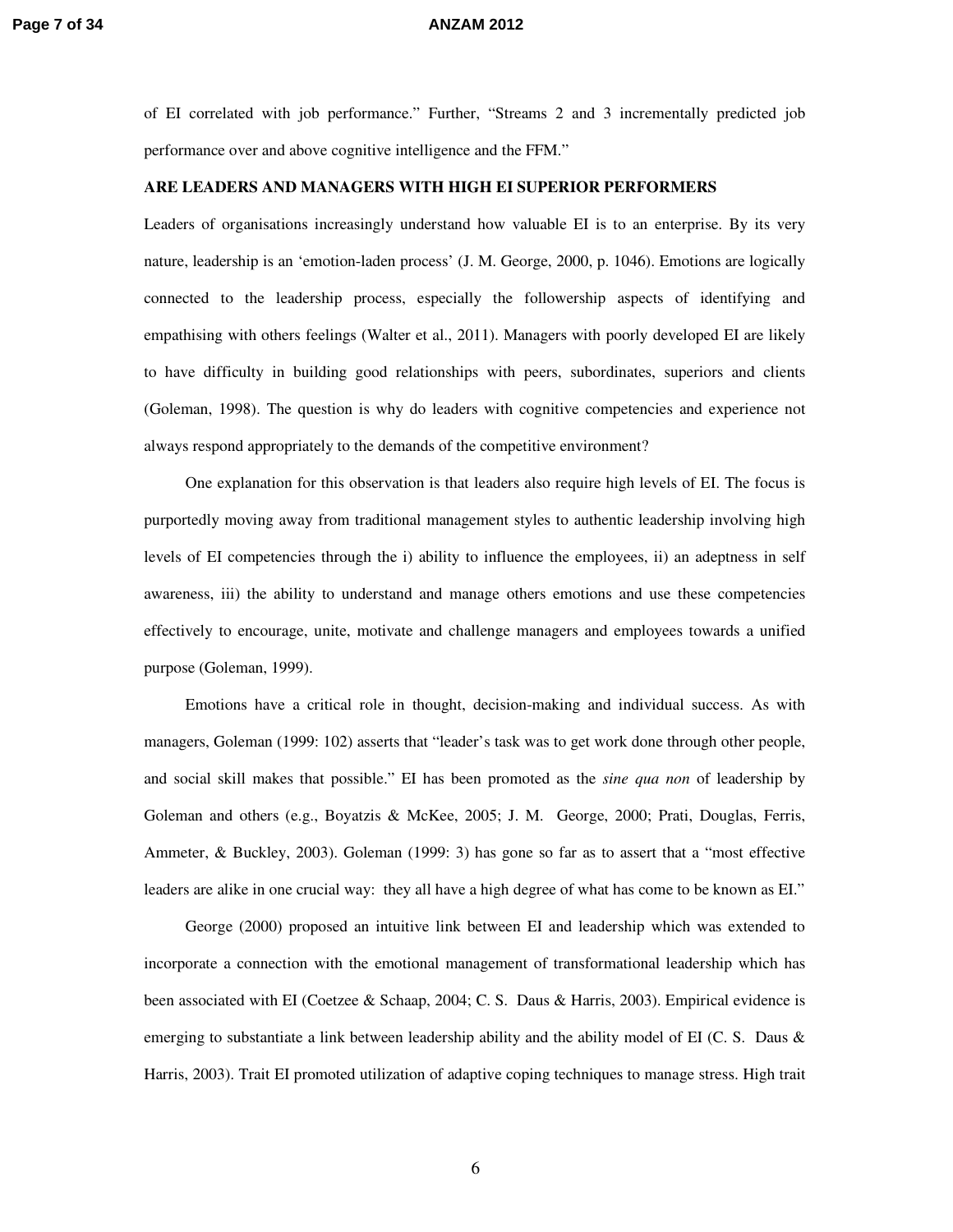### **ANZAM 2012 Page 8 of 34**

EI individuals are better able to 'down-regulate' negative emotions and maintain positive ones (Mikolajczak, Menil, & Luminet, 2007).

Components of transformational leadership include creating and communicating a vision, inspiring motivation and commitment in the employees, and examining and managing emotions in self and others. This has been observed through self-report on EI measures administered by Barling, Slater and Kelloway (2000) with similar analyses conducted by Gardner and Stough (2002) and later by Palmer Walls, Burgess and Stough (2001). Though the transformational/transactional leadership model provides some understanding of the link between leadership and EI, it still lacks the objective criteria related to leadership performance. Harms and Crede (2007) reported a validity estimate between EI and leadership behaviours of 0.59. However, they caution that when data is collected from more than one source the validity inevitably decreases.

A new dynamic is evident in contemporary organisations: "Being articulate, being able to sell ideas, and engage the minds and hearts of employees are the new bottom line issues for managers" (Hatcher, 2005: 62). How managers promote engagement varies widely within and between organisations. This positive disposition of managers needs to be transmitted into a feeling of hope amongst employees (Simmons, Nelson, & Quick, 2003). Goleman (1998) has specifically linked the ability to influence others to a person's EI. Work by Hosie, Sevastos and Cooper (2006) found that influencing was strongly associated with dispositional positive emotions.

The iGeneration (iGen) has started arriving in the workplace, both in person and virtually, and with them come some new issues for those who wish to lead them. Although the actual components of leadership may have changed from one generation to the next, this group of technophiles agrees that successful leaders require both cognitive and emotional competencies (Herkenhoff, 2006). The cold tentacles of technology do not appear to have diminished the role of EI for the iGens, but rather have made it even more visible as an important part of the formula for successful leadership. Perhaps EI, not IQ, will be the key differentiator in those who successfully manage and lead the iGens.

Overall, Walter et al. (2011: 50,52) concluded that from a review of the extant literature there is "broad support for the role of EI as a determinant of behaviours associated with transformation leadership." Further, they concluded that consistent relationships are being found between EI and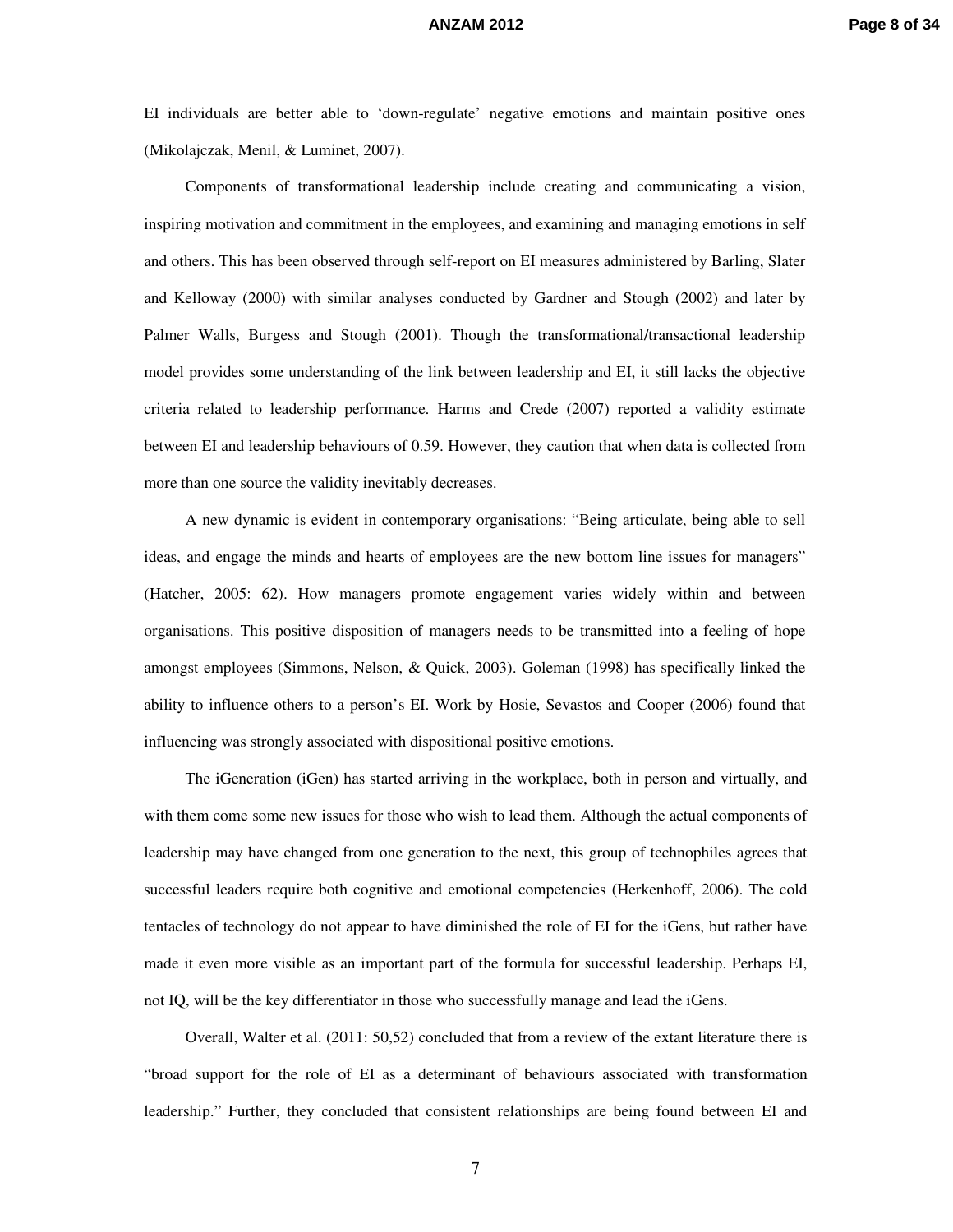"leadership, emergence, behaviour and effectiveness." Corrected correlations of 0.24 to 0.30 were reported between job performance and the three streams of EI (ability-based models, self-report or peer-report measures based on the four branch model of EI; and 'mixed models') of emotional competencies). There is support in the literature for the assertion that EI leads to measurable business outcomes (Spencer, McClelland, & Keiner, 1997). However, the empirical evidence for the extent of the influence of EI on leadership and managerial behaviours remains mixed and contested.

### **DEVELOPING EMOTIONAL COMPETENCIES**

Developing managers' and leaders emotional competencies requires a broad and sophisticated array of development tools. Traditional training needs to be blended with a variety of ongoing planned developments such as career assignments and individual coaching. A period of months involving ongoing coaching, encouragement, peer support, modelling and on-the-job practice is necessary (HayGroup, 1999). Such initiatives have important resource implications for organisations and therefore demand careful consideration. Emotional learning often involves ways of thinking and acting that are more central to a person's identity.

Managers who aspire to be stellar performers should be encouraged to master their own emotions, as well as those around them. Management training should focus on developing a set of EI skills, including: control of one's impulses, self-motivation, empathy and social competence in interpersonal relationships (Goleman, 1998). Additionally, training that involves the development of emotional competence may be more effective than training based on traditional cognitive based initiatives. Promotable managers are those most likely to benefit from training and development in EI. This can be achieved by enhancing self-awareness, self-management, social awareness and social skills (Goleman, 1998; HayGroup, 1999; Mayer & Salovey, 1993, 1997; Salovey & Mayer, 1990)

As a minimum, high performing managers and new recruits would be expected to have the following EI competencies: self-awareness, impulse control, persistence, zeal and motivation, empathy and social deftness (Goleman, 1998). As Rozell, Pettijohn and Parker (2002: 287) observed, a "potential manager's understanding of management techniques dealing with interpersonal interaction and intrapersonal emotions may have a fundamental place in the overall success of that individual in the workplace". In consequence, a modicum of EI may well qualify as a core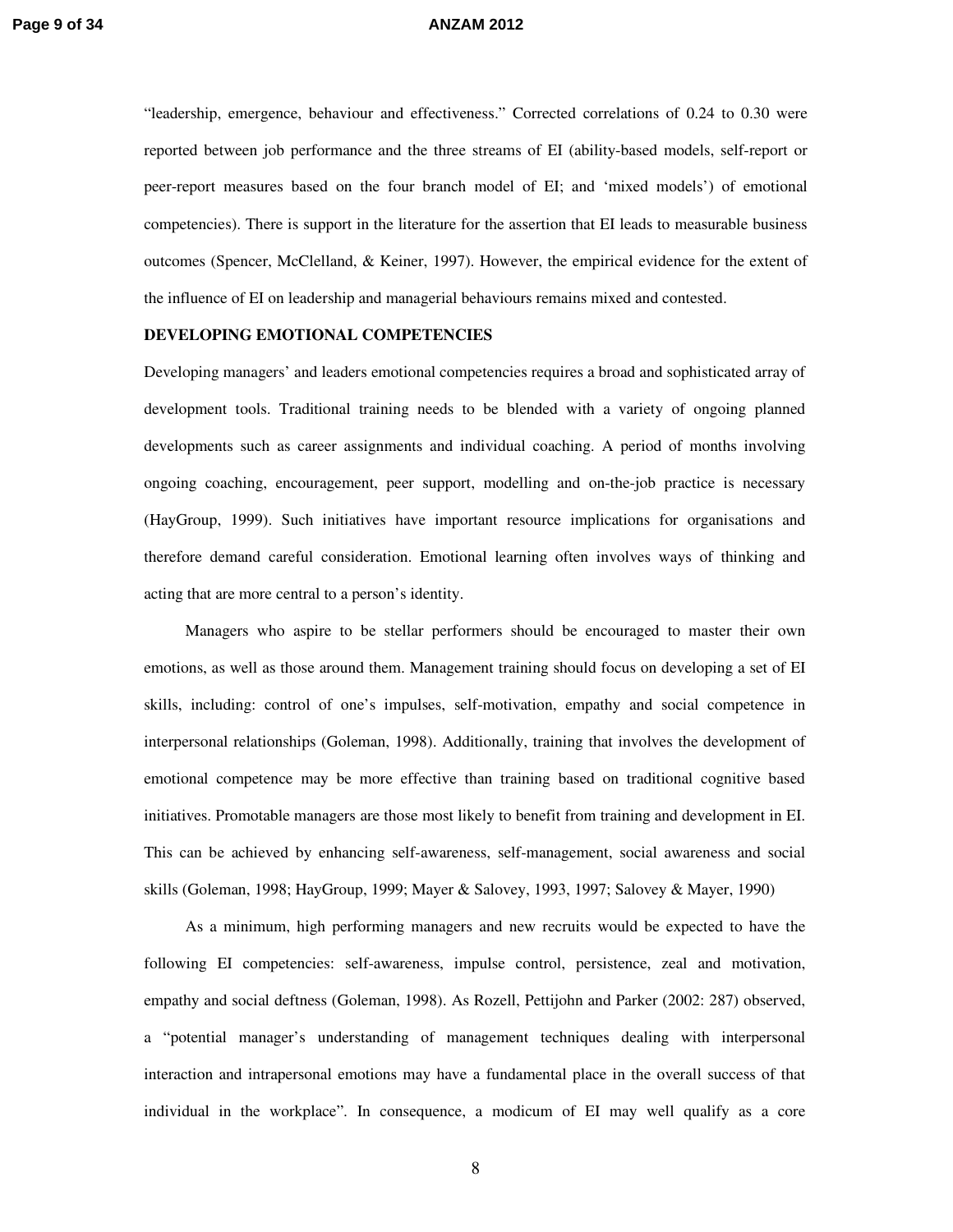competency for aspiring managers. Evidence from research indicates that managerial interpersonal skills varied with EI competencies amongst professionals (Morland, 2001). Several researchers have correlated a transformational style of management with creating a strong and productive work environment.

### **LIMITATIONS AND FUTURE RESEARCH**

Herkenhoff (2006) argued that multinational workforces require managers and leaders with culturally-tuned awareness for better understanding of managers and leaders and their motivations. Through increased understanding of the variations of cultural values and the resulting emotional responses, managers may have increased success in regulating and predicting negative emotions in the workplace. Reframing EI in terms of culture may better support cross-cultural management effectiveness. Managers and leaders may be able to extend their EI using cultural perspectives. Culturally tuning EI may allow managers and leaders to better understand the diversity of emotional responses to the same management initiative across cultures (Herkenhoff, 2006).

Concerns about the operational definitions of EI remain an important issue. EI should be clearly distinguished from related constructs such as more personality traits. Walter, Cole and Humphrey (Walter et al., 2011: 52) have identified three broad areas needed to develop the EI-leadership, viz a viz "(a) greater methodological rigour, (b) examination of more complete theoretical models, and exploration of innovative research areas." When measuring EI is important that the construct it is not contaminated by other constructs.

Caution needs to be made when generalising these findings in view of the small sample sizes prevalent in studies into EI. The results might have important connotations for selecting, developing and managing the performance of leaders. Additional research is required to evaluate the relationship of EI with future performance. One suggestion is to conduct longitudinal studies that involve measuring EI before newly hired managers or executives start a job (Rosete & Ciaroochi, 2005). Most EI studies are correlational but causal studies would advance our knowledge of the role of EI in the workplace. In particular, an opportunity exists for studies of EI and leadership that simultaneously for controlling known covariates, such as cognitive ability, personality, functional skills and specific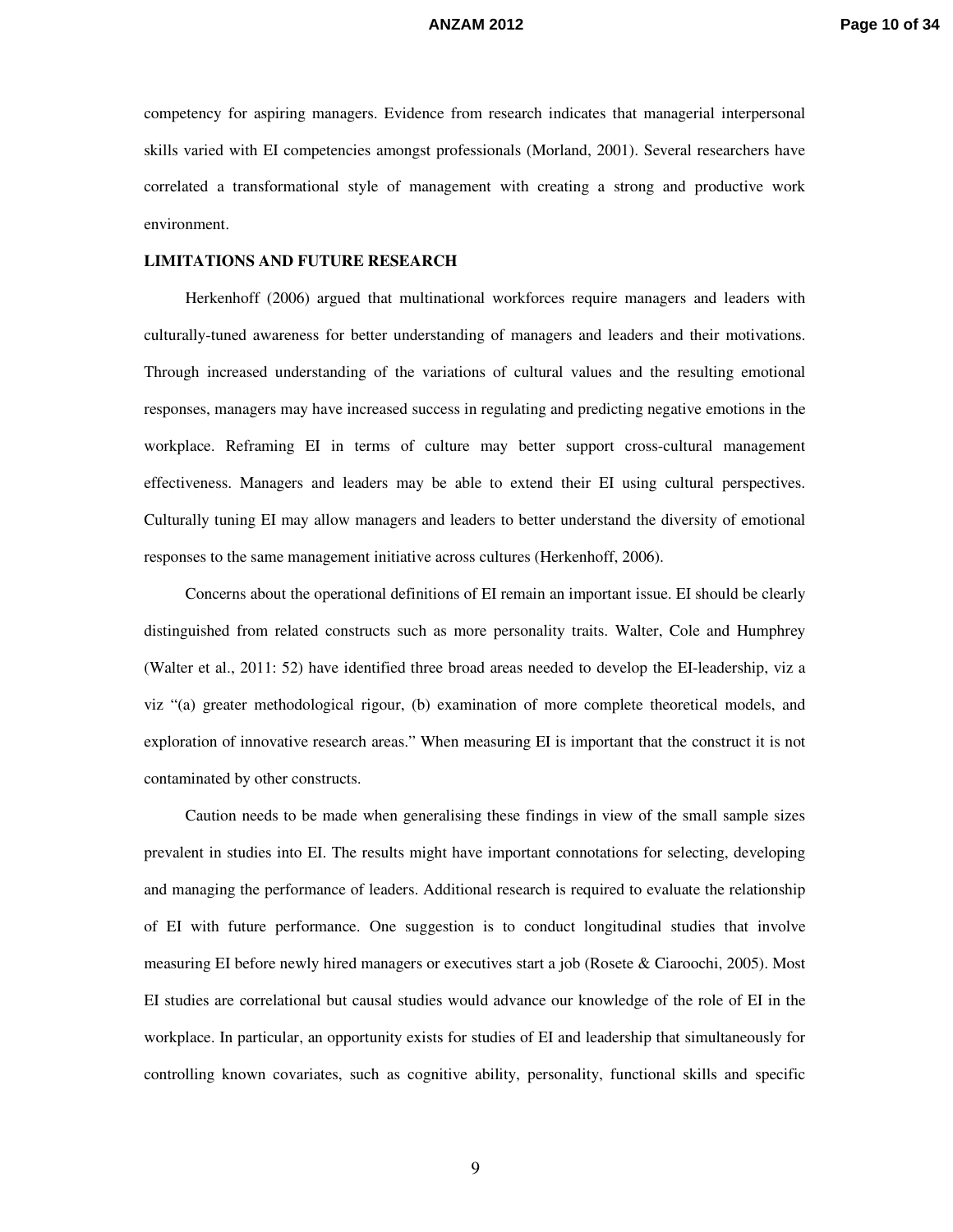cultural dimensions (Antonakis, 2003; Walter et al., 2011). More effective measures to determine EI organisational the contribution to outcomes are required.

The importance of EI in the workplace requires further investigation at the professional culture level. It is important to note that the job profile being considered is important when making assertions about EI. A manager's frequency of using EI competencies would be expected to be higher than that of someone doing physical labour or someone involved in sales or in customer service. For example, individual contributors such as earth scientists may have lower EI scores but perhaps EI is not a critical competency for career success. Whereas professions involving high levels of team involvement or customer interaction may have higher scores than scientists, and recognize EI as an important concept to career success. Since we know EI can be improved, we need to determine how important EI is to managers' performance and then determine whether it makes sense to invest resources into improving it.

There remains considerable potential for research to specify the link between leaders' cognition and emotion. In particular, medical science methodologies are beginning to how the multiple sections of the brain can explain the interconnection between rationale and emotional behaviours (Walter et al., 2011). Early indications are that neuroscience, when combined with research in psychology and sociology, has the potential to explain important aspects of leadership (Waldman, Balthazard, & Peterson, 2011). 'Hard' scientific methodologies have the potential to reconsider and develop new theories, and test constructs.

For example, Waldman, Balthazard and Peterson (2010) examined 'coherence', the tracking of coordination activity between specific parts of the brain. Different coherence levels may be identified in areas of the brain, such as the right hemisphere, that is responsible for behaviour, to increased emotional balance. They consider that neuroscience may help identify linkages between inspirational leadership and emotion. Perhaps a biological basis to leaders' identification and effectiveness will eventually emerge? (Walter et al., 2011). Initial findings suggest that there is an association between EI and coping, perhaps warranting further investigation in this area (Saklofske, Austin, Galloway, & Davidson, 2007).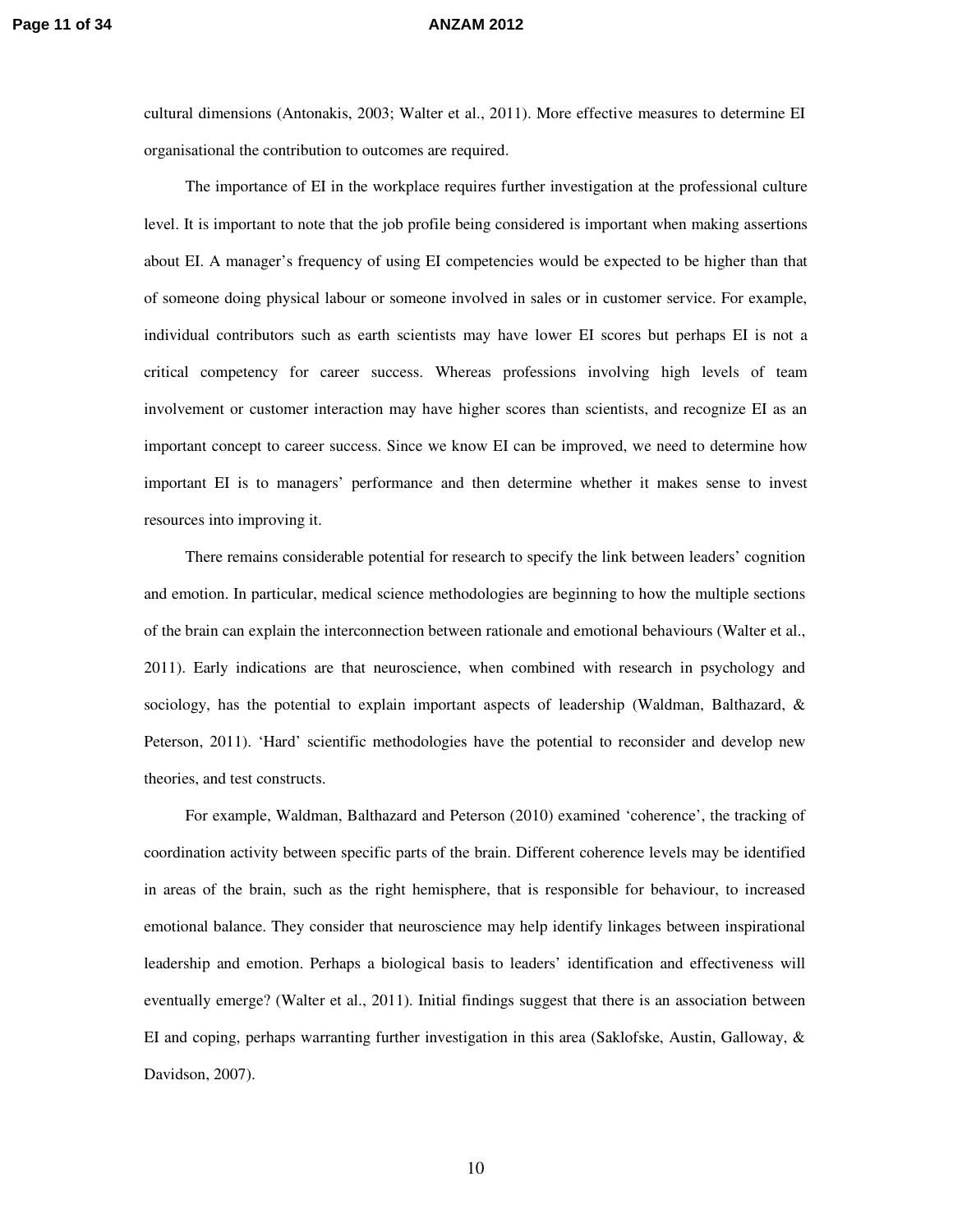It is important however to draw attention to the fact that lack of enough conclusive research cannot detract from the contribution of EI towards positive business outcomes. EI leadership recognises rewards and reinforces a positive work orientated climate. The evidence is accumulating to suggest that the importance of EI in conflict management, resolution of tense situations, management of difficult subordinates, effective negotiation and ability to establish bonds and nurture relationships in building a successful interdependent work environments.

### **DISCUSSION AND CONCLUSION**

Despite an extensive amount of publications, the study of EI is still in its infancy; in particular research in the role of EI in workplace continues to evolve. The concept of EI has gone beyond theorising and is now accepted as a valuable component for successful performance in the context of work. There is a continuing and increasing interest in the concept of EI amongst academics and practitioners. At the same time there are important questions about the validity of this construct, including its measurement.

A number of the elements such as empathy towards employees, genuine concern, selfmanagement and suitable leadership style are important to reduce crippling obstacles to ensure effective organisational performance. Managers and leaders need the ability to persuade and influence emotions in work context because strong emotions have an encouraging or a harmful impact on performance. 'Emotional dissonance' exerts a strain on all employees, thus harming their performance (Spector, 2005).

There appears to be general consensus in the literature to indicate that EI encompasses managerial and leadership competencies that are key components of effective relationships and interactions in daily work activities demanding high levels of self-motivation, communication, confidence, commitment and initiative. Emotionally intelligent individuals are more adept at compartmentalising their emotions (Thompson, Nadler,  $\&$  Kim, 1999), as a result averting some of the potentially negative impacts of information processing and gathering. In addition, such individuals possess the skill of moderating the emotions of their colleagues in their workplace. During negotiations such people stand a better chance of achieving their goals through the effective management of emotions in self and other. Nelis, Quoidbach, Mikolajczak and Hansenne (2009)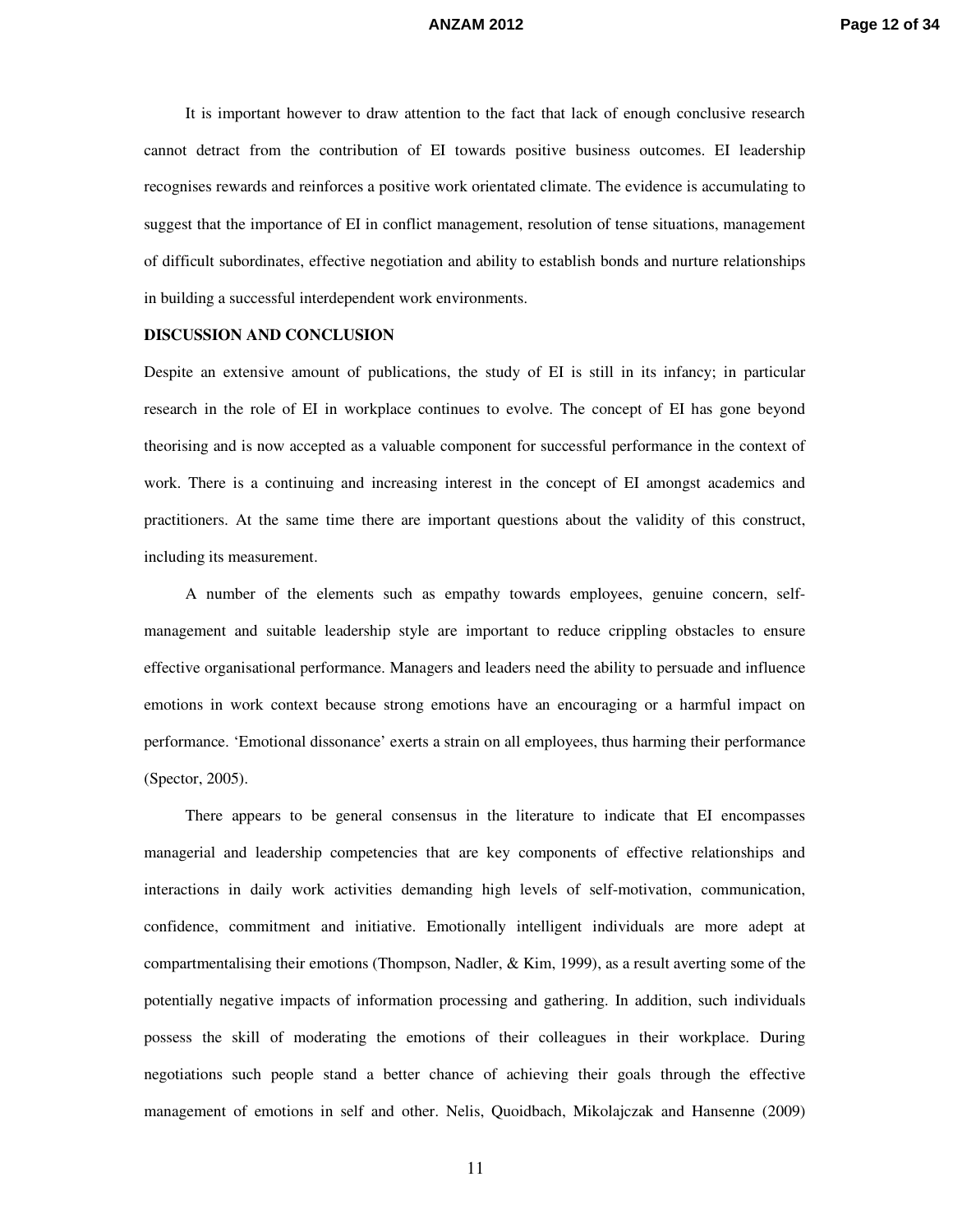suggested that EI can be improved and therefore may lead to improved performance outcomes in the workplace. Individuals high on EI are able to maintain their calmness, are not impulsive and do not lose control in stressful situations, which can be very important to successfully perform front line jobs (Barry & Fulmer, 2004, p. 245).

EI enables managers and leaders to assess and moderate the impact of external and internal contingencies whilst making decisions within the organisational framework and bureaucracy. Overreacting to situations can impact effective decision making and performance. Possessing EI allows individuals to relate emotionally and intellectually to other people at work, encouraging positive self expression and communication. Perhaps EI is best conceived of in terms of the abilities concerning the recognition and regulation of emotion in the self and others (Ashkanasy & Daus, 2005).

Although empirical research is limited and equivocal on EI, reports so far generally support the value of EI competencies in determining the success of leaders and managers in achieving organisational objective. High levels of EI competencies in transformational leaders provide greater ability to create awareness of the organisation's mission and vision, and influence managers and leaders to increase levels of performance. It is also important to note that emotional skill is not enough; the organisation culture should also support the application of the competencies and reward managers and leaders who exhibit socio-economic competencies.

One of the positive outcomes to the EI debate has been the acknowledgement of the contribution of emotions to facilitate effective of manager and leader performance in workplace. EI has been identified with social and emotional characteristics linked to successful performance in the workplace. As researchers emphasize the growing importance of intellectual capital, creating improved working relationships on an individual level and at the team level will be key to gain competitive advantage. Corporations therefore could benefit by boosting the collective EI of managers and leaders.

12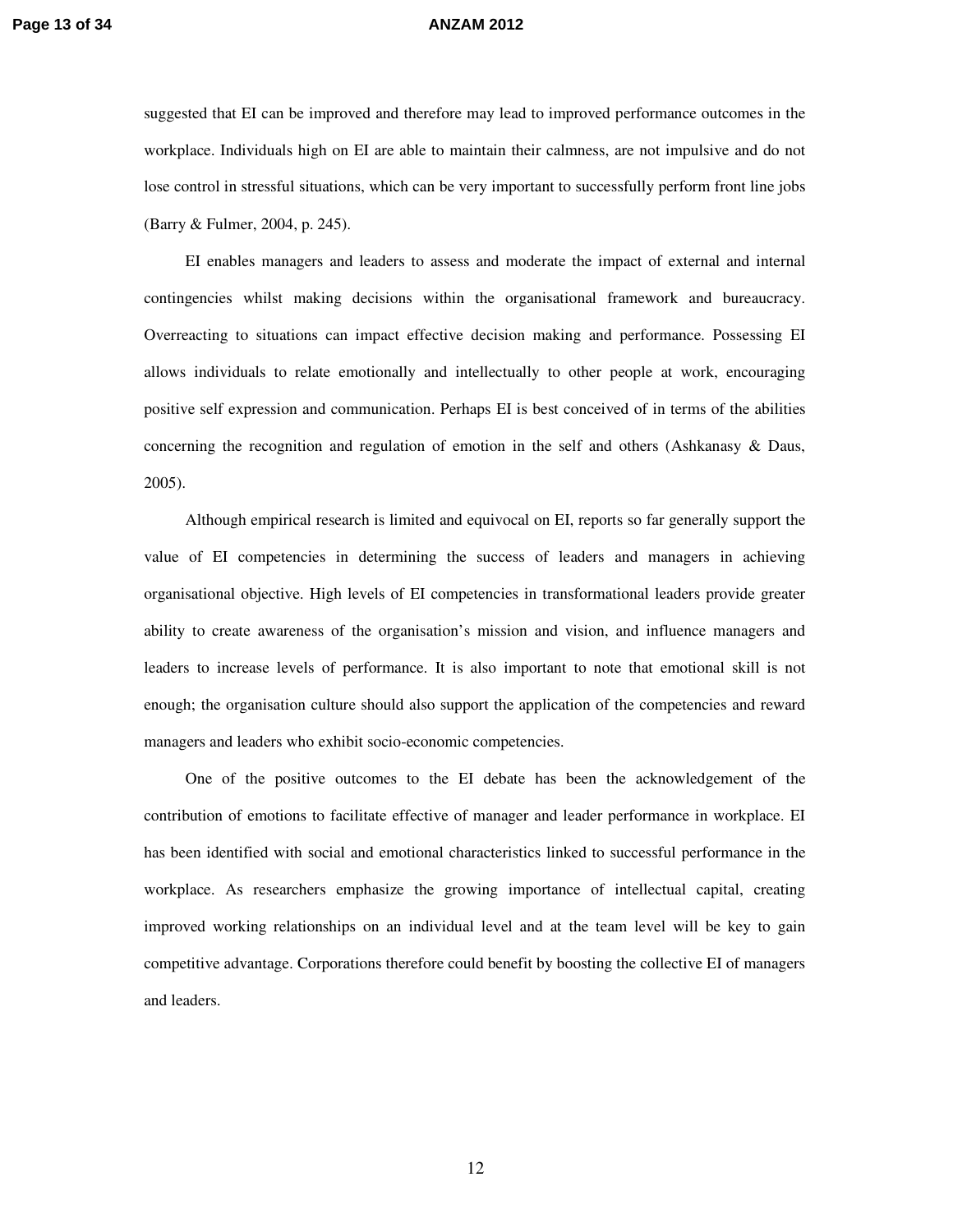### **REFERENCES**

- Antonakis, J. (2003). Why "emotional intelligence" does not predict leadership effectiveness: A comment on Prati, Douglas, Ferris, Ammeter, and Buckley (2003). *International Journal of Organizational Analysis, 11*, 355-361.
- Arvey, R. D., & Murphy, K. R. (1998). Performance evaluation in work settings. *Annual Review of Psychology, 49*, 141-168.
- Ashkanasy, N. M. (2004). Emotions and performance. *Human Performance, 17*(2), 137-144.
- Ashkanasy, N. M., & Daus, C. S. (2005). Rumors of the death of emotional intelligence in organizational behavior are vastly exaggerated. *Journal of Organizational Behavior, 26*(4), 441-451.
- Bar-On, R. (1997a). *Bar-On Emotional Quotient Inventory*. Toronto, Canada: Multi-Health Systems.
- Bar-On, R. (1997b). The Emotional intelligence inventory (EQ-I): Technical Manual. Toronto, Canada: (Multi-Health Systems).
- Bar-On, R., Handley, R., & Fund, S. (2005). *The impact of emotional intelligence on performance*. Mahwah, NJ: Lawrence Erlbaum Associates.
- Barling, J., Slater, F., & Kelloway, K. (2000). Transformational leadership and emotional intelligence: An exploratory study. *Leadership and Organization Development Journal, 21*, 157-161.
- Barrick, M. R., Mount, M. K., & Judge, T. A. (2001). Personality and job performance at the beginning of the new millennium: What do we know and where do we go next? *International Journal of Selection and Assessment, 9*, 9-30.
- Barry, B., & Fulmer, I. (2004). The Smart Negotiator: Cognitive Ability and Emotional Intelligence in Negotiation. *International Jounal of Conflict Management, 15*(3), 245-272.
- Boyatzis, R. E., Goleman, D., & Rhee, K. (2000). Clustering competence in emotional intelligence: Insights from the Emotional Competence Inventory. In R. Bar-On & J. D. A. Parker (Eds.), *Handbook of Emotional Intelligence.* (pp. 343-362). San Francisco: California: Jossey-Bass.
- Boyatzis, R. E., & McKee, A. (2005). *Resonant Leadership: Renewing Yourself and Connecting With Others Through Mindfulness, Hope, and Compassion*. Boston: Harvard Business School Press.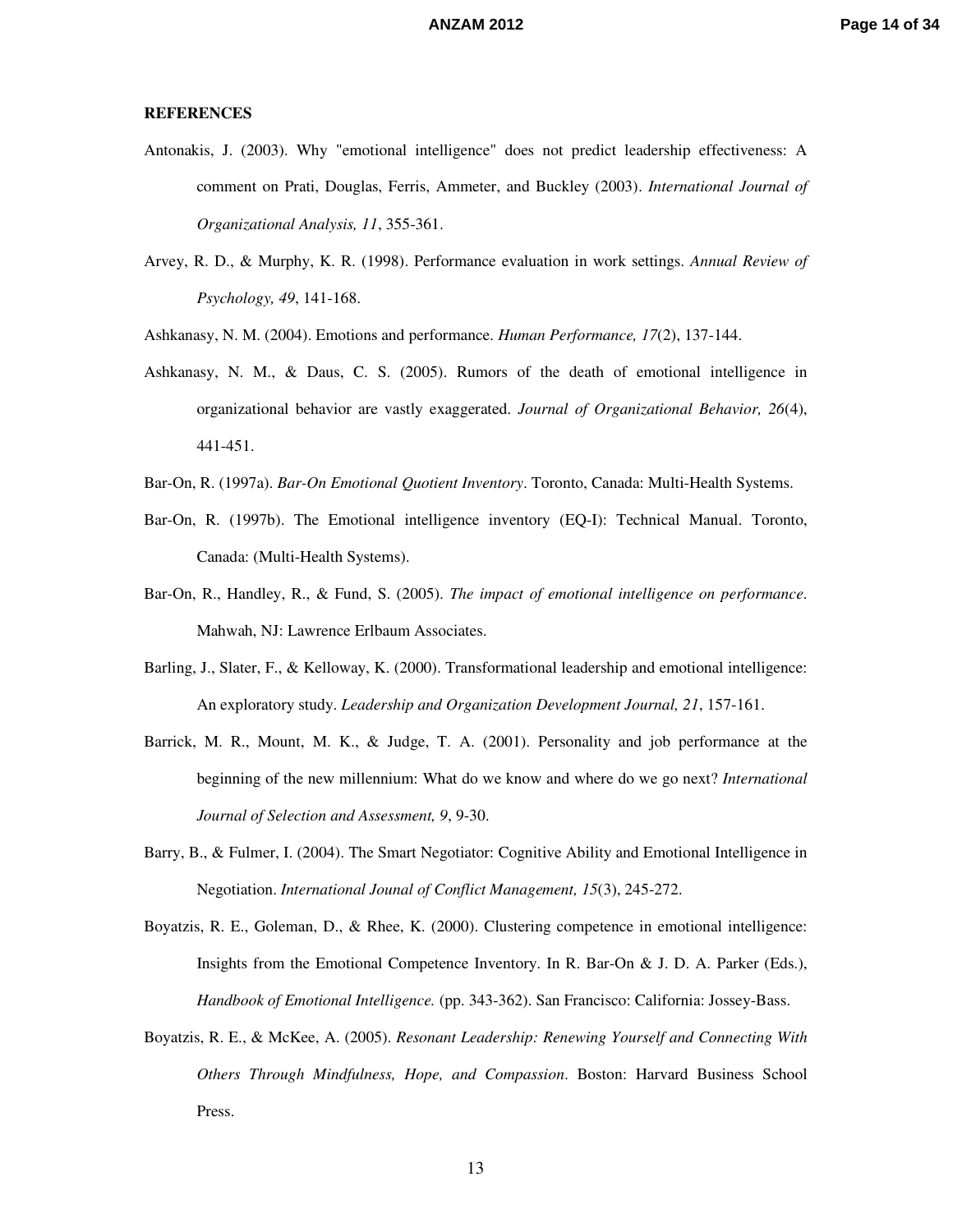- Boyatzis, R. E., & Sala, F. (2004). Assessing emotional intelligence competencies. In G. Geher (Ed.), *The Measurement of Emotional Intelligence.* New York, NY: Nova Science Publishers.
- Caruso, D. R., & Salovey, P. (2004). *The Emotionally Intelligent Manager: How to Develop and Use the Four Key Emotional Skills of Leadership*. San Francisco: Jossey-Bass.
- Cherniss, C. (2010). Emotional Intelligence: Toward Clarification of a Concept. *Industrial and Organizational Psychology, 3*, 110-126.
- Coetzee, C., & Schaap, P. (2004). *The relationship between leadership styles and emotional intelligence.* Paper presented at the 6th Annual Conference for the Society of Industrial and Organizational Psychology, Sandton, South Africa.
- Cropanzano, R. S., James, K., & Konovsky, M. A. (1993). Dispositional affectivity as a predictor of work attitudes and job performance. *Journal of Organizational Behavior, 14*(6), 595-606.
- Daus, C. S., & Ashkanasy, N. M. (2003). Will the real emotional intelligence please stand up? On deconstructing the emotional intelligence 'debate'. *Industrial and Organizational Psychologist, 41*(2), 69-72.
- Daus, C. S., & Ashkanasy, N. M. (2005). The case for the ability-based model of emotional intelligence in organizational behavior. *Journal of Organizational Behavior, 26*(4), 453-466.
- Daus, C. S., & Harris, A. (2003). *Emotional intelligence and transformational leadership in groups.* Paper presented at the Symposium Multilevel perspectives on emotions in organizations at the 18th Annual Meeting of the Society for Industrial and Organizational Psychologists, Orlando, FL
- Gardner, L., & Stough, C. (2002). Examining the relationship between leadership and emotional intelligence in senior level managers. *Leadership and Organization Development Journal, 23*(2), 68-78.
- George, J. M. (2000). Emotions and leadership: The role of emotional intelligence. *Human Relations, 53*(8), 1027-1055.
- George, J. M. (2000). Emotions and leadership: The role of emotional intelligence. *Human Relations, 53*, 1027-1055.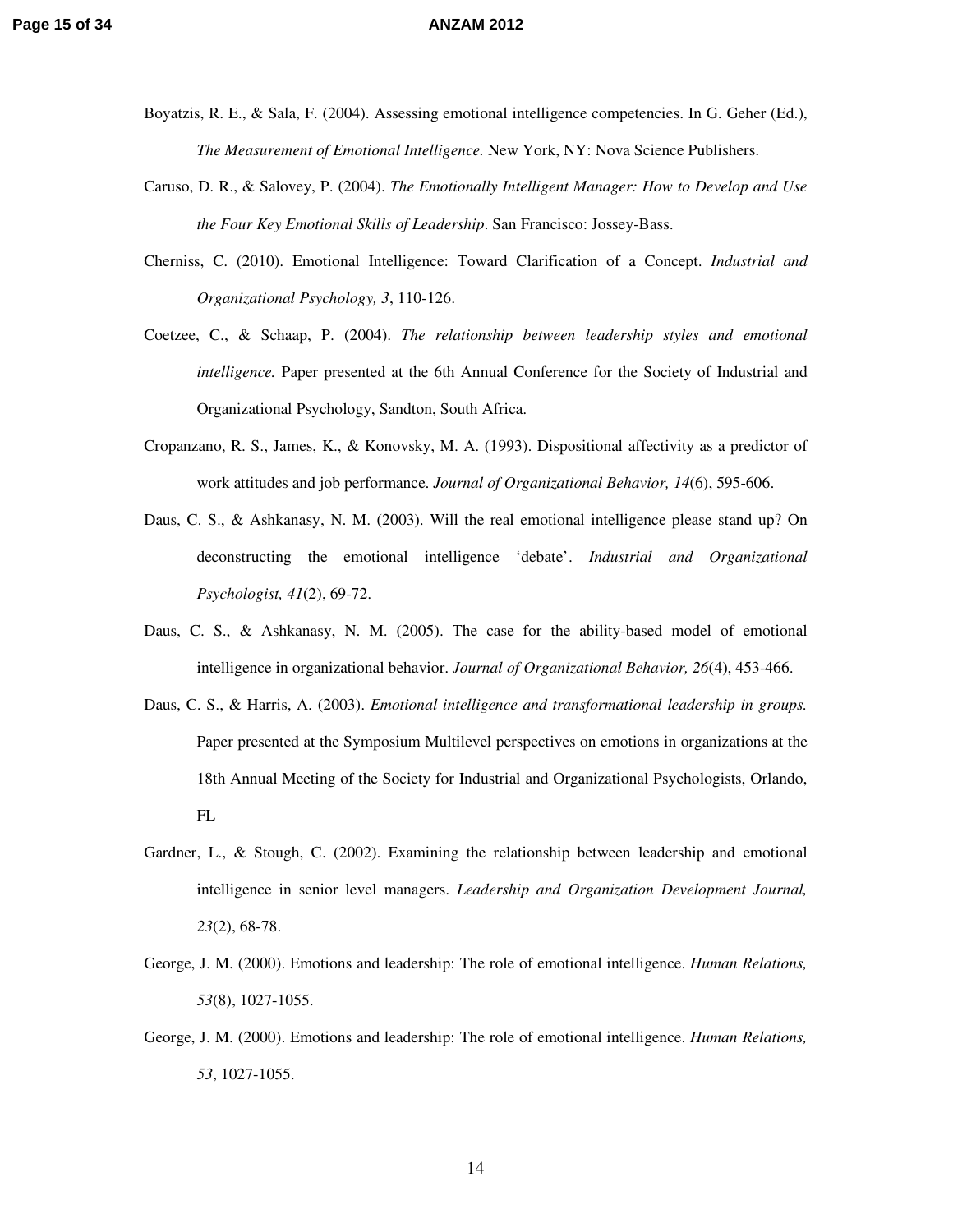- Goleman, D. (1995). *Emotional Intelligence: Why It Can Matter More than IQ*. New York: Bantam Books.
- Goleman, D. (1998). What makes a leader? *Harvard Business Review, 76*(November- December), 93- 115.
- Goleman, D. (1999). *Working with Emotional Intelligence*. London, United Kingdom: Bantam Books.
- Goleman, D., Boyatzis, R., & McKee, A. (2002). *Primal Leadership: Realizing the Power of Emotional Intelligence*. Boston, Massachusetts: Harvard Business School Press.
- Goyal, A., & Akhilesh, K. (2007). Interplay among innovativeness, cognitive intelligence and social capital of work teams. *Team Performance Management, 13*(7/8), 206-226.
- Harms, P. D., & Credé, M. (2007). Emotional Intelligence and Transformational and Transactional Leadership: A meta-Analysis. *Journal of Research in Personality, 41*, 1107-1117.
- Hatcher, C. (2005). Persuasion and influence. In C. Barker & R. Coy (Eds.), *Understanding Influence for Leaders at All Levels.* (pp. 260). Sydney, NSW: Australian Institute of Management. McGraw-Hill.
- HayGroup. (1999). What makes great leaders: Rethinking the route to effective leadership. Retrieved from http:// ei.haygroup.com/downloads/pdf/Leadership%20White%20Paper.pdf
- Herkenhoff, L. (2006). Culturally tuned emotional intelligence: A tripartite cultural analysis. *Journal of Business Inquiry: Research, Education and Application, 15*(1), 11-19.
- Hosie, P., & Sevastos, P. (2009). Does the 'happy-performing managers' proposition apply to managers? *International Journal of Workplace Health, 2*(2), 131-160.
- Hosie, P. J., Sevastos, P. P., & Cooper, C. L. (2006). *Happy-Performing Managers: The Impact of Affective Wellbeing and Intrinsic Job Satisfaction in the Workplace*. Cheltenham, UK, Northhampton, MA, USA: Edgar Elgar.
- Humphrey, R. H., Pollack, J. M., & Hawver, T. (2008). Leading with emotional labor. *Journal of Managerial Psychology, 23*(2), 151-168.
- Joseph, D. L., & Newman, D. A. (2010). Emotional intelligence: An integrative meta-anlysis and cascading model. *Journal of Applied Psychology, 95*(1), 54-78.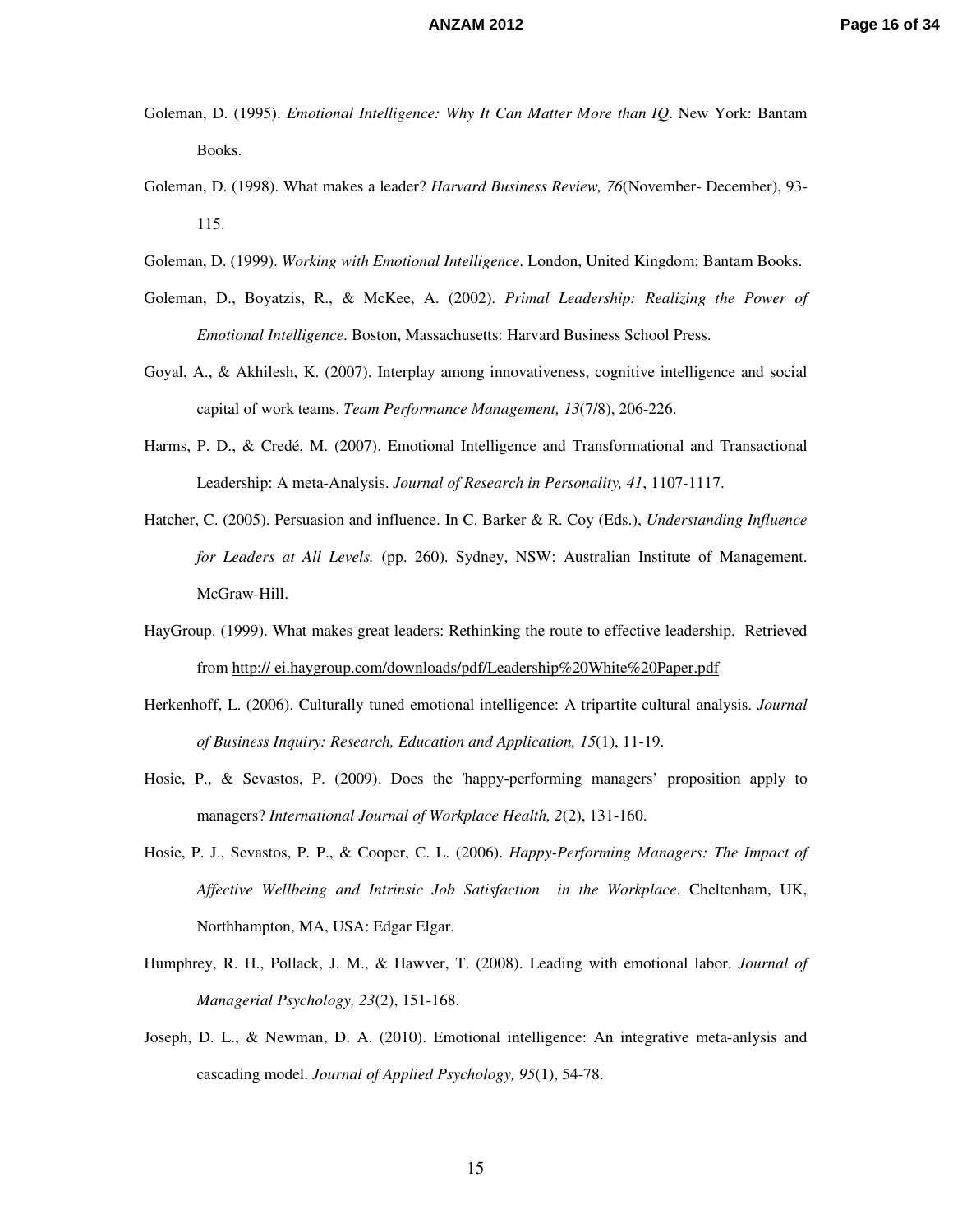- Landy, F. J. (2005). Some historical and scientific issues related to research on emotional intelligence. *Journal of Organizational Behavior, 26*(4), 411-424.
- Locke, E. A. (2005). Why emotional intelligence is an invalid concept. *Journal of Organisational Behaviour, 26*(4), 425-431. Retrieved from Added to Endnote 27Oct05 from the list received from Peter
- Lopes, P. N., Côté, S., & Salovey, P. (2005). An ability model of emotional intelligence: Implications for assessment and training. In V. U. Druskat, F. Sala & G. Mount (Eds.), *Linking Emotional Intelligence and Performance at Work: Current Research Evidence.* (pp. 53-80): Erlbaum.
- Mayer, J. D. (1999). Emotional intelligence: popular or scientific psychology? *APA Monitor, 30*, 50.
- Mayer, J. D., & Salovey, P. (1993). The intelligence of emotional intelligence. *Intelligence, 17*(4), 433-442.
- Mayer, J. D., & Salovey, P. (1997). What is emotional intelligence? In P. Salovey & D. Sluyter (Eds.), *Emotional Development and Emotional Intelligence: Implications for Educators.* (pp. 3-31). New York: Basic Books.
- Mayer, J. D., Salovey, P., & Caruso, D. R. (2000). Models of emotional intelligence. In R. J. Sternberg (Ed.), *Handbook of Human Intelligence.* (2nd ed., pp. 396-420). New York: Cambridge.
- McCoy, R. A., Campbell, J. P., & Cudeck, R. (1994). A confirmatory test of a model of performance determinants. *Journal of Applied Psychology, 79*(4), 493-504.
- Mikolajczak, M., Menil, C., & Luminet, O. (2007). Explaining the protective effect of trait emotional intelligence regarding occupational stress: exploration of emotional labour processes. *Journal of Research in Personality, 41*, 1107-1117.
- Nelis, D., Quoidbach, J., Mikolajczak, M., & Hansenne, M. (2009). Increasing emotional intelligence: (How) is it possible? *Personality and Individual Differences, 47*, 36-41.
- O'Boyle, E. H., Humphrey, R. H., Pollack, J. M., Hawver, T. H., & Story, P. A. (2010). The relation between emotional intelligence and job performance: A meta-analysis. *Journal of Organizational Behavior, Early View (Articles online in advance of print)*
- Palmer, B., Walls, M., Burgess, Z., & Stough, C. (2001). Emotional intelligence and effective leadership. *Leadership & Organization Development Journal, 22*(1), 5-10.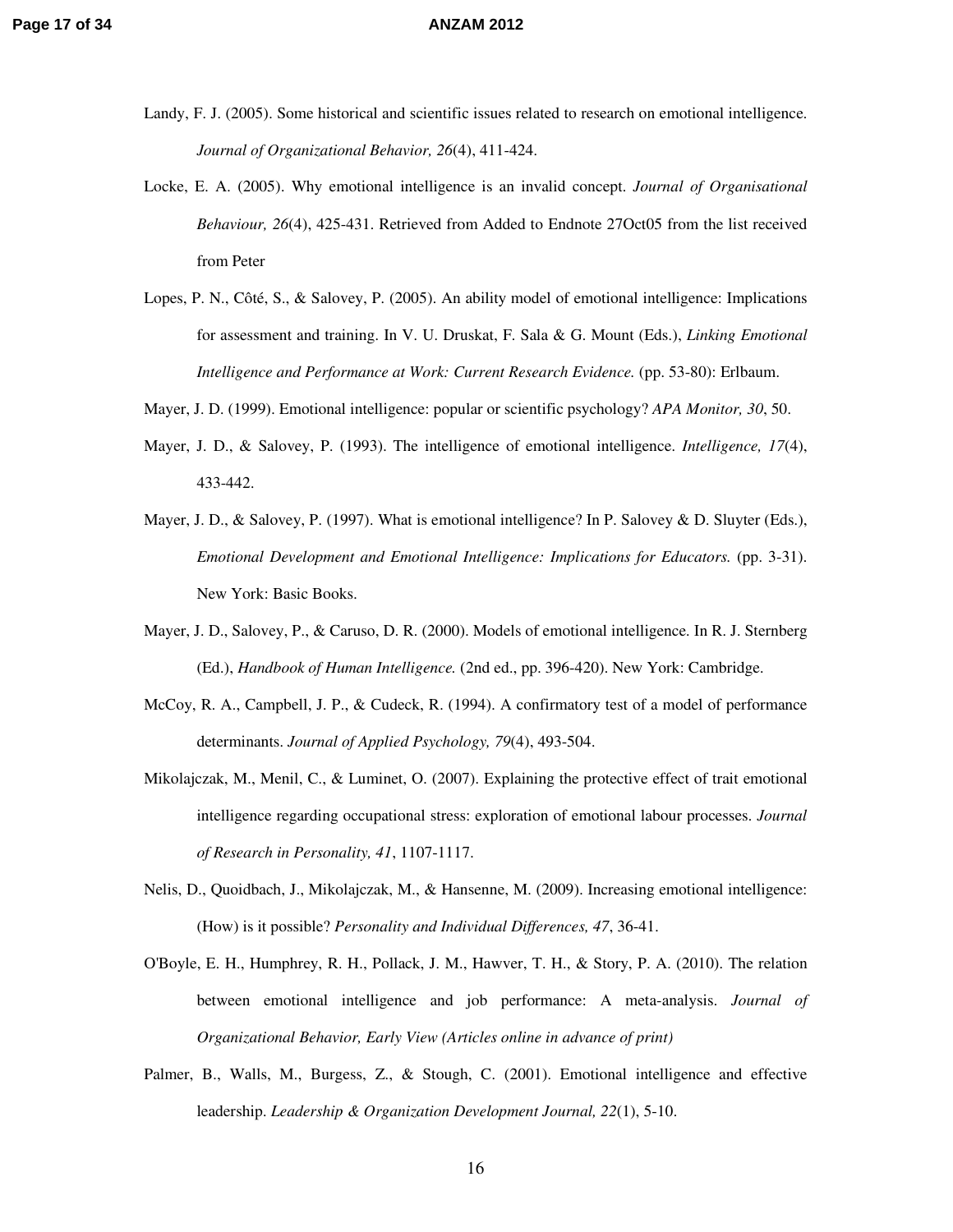- Prati, L., Douglas, C., Ferris, G. R., Ammeter, A. P., & Buckley, M. R. (2003). Emotional intelligence, leadership effectiveness, and team outcomes. *International Journal of Organizational Analysis,*(11), 21-40.
- Rosete, D., & Ciaroochi, J. (2005). Emotional Intelligence and its relationship to workplace performance outcomes of leadership effectiveness. *Leaderehip & Organization Development Journal, 26*(5), 388-399.
- Rozell, E. J., Pettijohn, C. E., & Parker, R. S. (2002). An empirical evaluation of emotional intelligence: The Impact on management development. *The Journal of Management Development, 21*(4), 272-289.
- Saklofske, D. H., Austin, E. J., Galloway, J., & Davidson, K. (2007). Individual difference correlates of health-related behaviours: Preliminary evidence for links between emotional intelligence and coping. *Personality and Individual Differences, 42*(3), 491-502.
- Salovey, P., & Mayer, J. D. (1990). Emotional intelligence. *Imagination, Cognition and Personality, 9*(3), 185-211.
- Simmons, B. L., Nelson, D. L., & Quick, J. C. (2003). Health for the hopefuls: A study of attachments behavior in home health care nurses. *International Journal of Stress Management, 10*(4), 361- 375.
- Spector, P. E. (2005). Introduction: Emotional intelligence. *Journal of Organisational Behaviour, 26*(4), 409-410.
- Spencer, L. M., McClelland, D. C., & Keiner, S. (1997). *Competency Assessment Methods History and State of the Art*. Boston, Massachusetts: Hay McBer Research Press.
- Staw, B. M., & Barsade, S. G. (1993). Affect and managerial performance: A test of the sadder-butwiser vs. happier-and-smarter hypotheses. *Administrative Science Quarterly, 38*(2), 304-331.
- Thompson, L. L., Nadler, J., & Kim, P. H. (1999). Some like it hot:The case for the emotional negotiator. In L. Thompson, J. Levine & D. Messick (Eds.), *Shared Cognition in Organizations: The Management of Knowledge.* (pp. 139-161). Hillsdale, NJ: Lawrence Erlbaum Associates.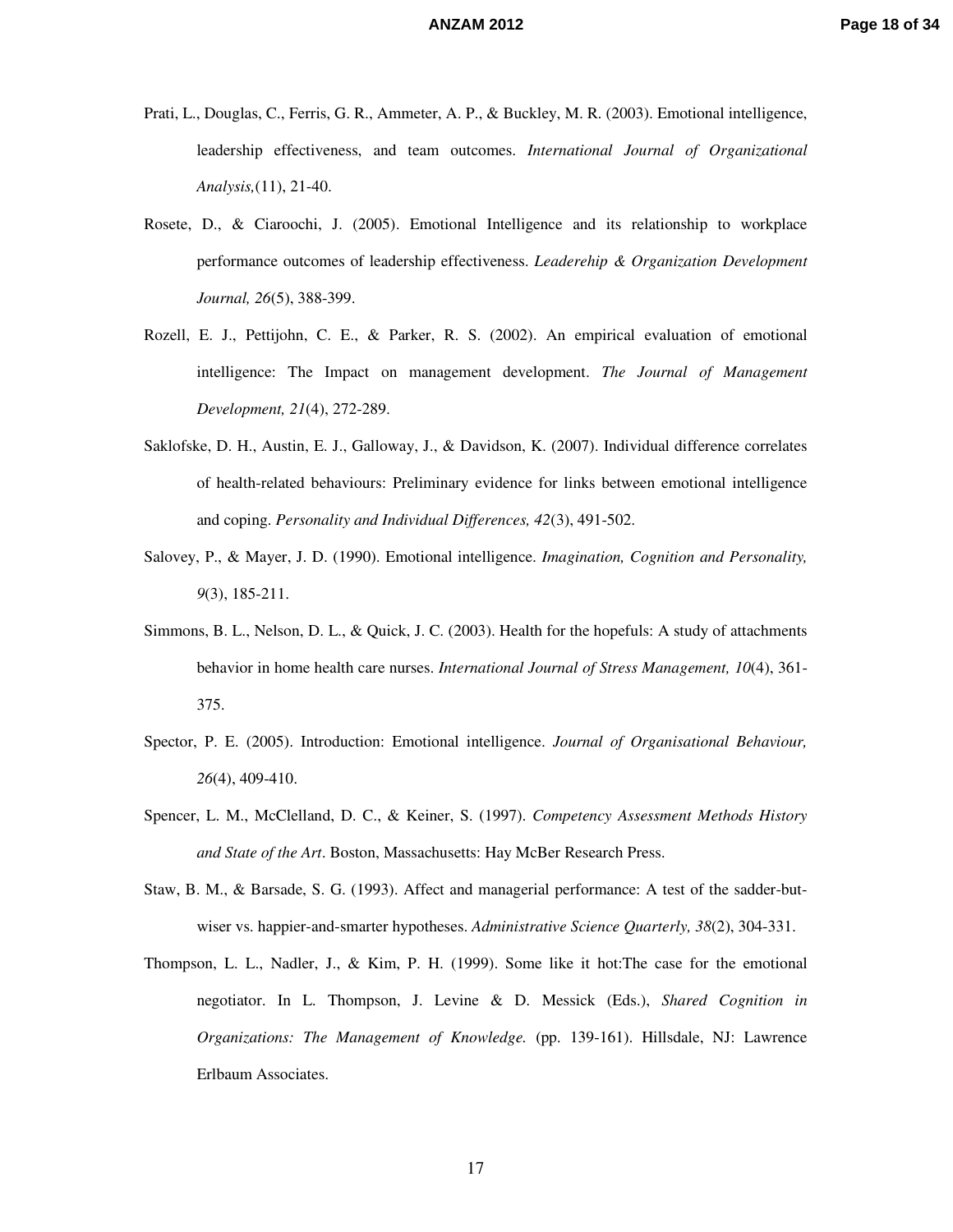- Van Rooy, D. L., & Viswesvaran, C. (2004). Emotional intelligence: A meta-analytic investigation of predictive validity and nomological net. *Journal of Vocational Behavior, 65*(1), 81-95.
- Waldman, D. A., Balthazard, P., & Peterson, S. J. (2011). Leadership and neuroscience: Can we revolutionize the way that inspirational leaders are identified and developed? *The Academy of Management Perspectives, 25*(1)
- Walter, F. H., Cole, M. S., & Humphrey, R. H. (2011). Emotional intelligence: Sine qua non of leadership or folderol? *The Academy of Management Perspectives, 25*(1)
- Wright, T. A., & Cropanzano, R. S. (2000). Psychological well-being and job satisfaction as predictors of job performance. *Journal of Occupational and Health Psychology, 5*(1), 84-94.
- Wright, T. A., & Staw, B. M. (1999a). Affect and favorable work outcomes: Two longitudinal tests of the happy-productive worker thesis. *Journal of Organizational Behavior, 20*(1), 1-23. Retrieved from Sought from http://rphrm.curtin.edu.au/2004/issue1/performance.html retrieved 20Oct05
- Wright, T. A., & Staw, B. M. (1999b). Further thoughts on the happy-productive worker. *Journal of Organizational Behavior, 20*(1), 31-34. Retrieved from Sought from http://rphrm.curtin.edu.au/2004/issue1/performance.html retrieved 20Oct05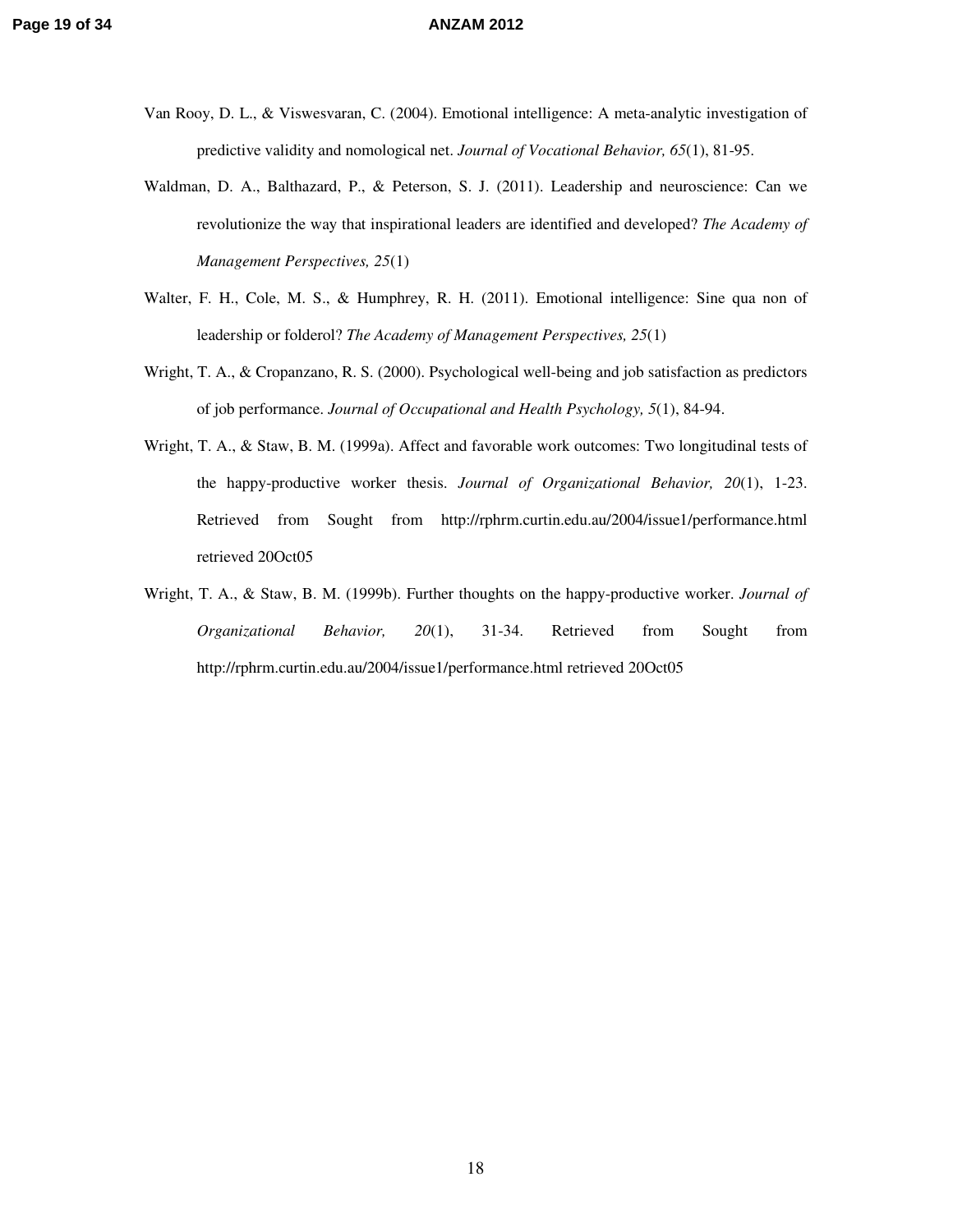# **ARE LEADERS AND MANAGERS WITH HIGH EMOTIONAL INTELLIGENCE SUPERIOR PERFORMERS?**

### **Abstract**

Leaders and managers with high emotional intelligence are often argued to be exceptional job performers. Evidence from the literature is used to examine the veracity of this claim. Emotional intelligence was found to be a necessary but not sufficient precondition for improving individual leader and managers' job performance and ultimately organisational productivity. Emotional intelligence is most appropriately conceived of in terms of the abilities concerning the recognition and regulation of emotion in self and others. Hypotheses derived from literature are proposed that may go some way to resolving the controversy surrounding the predicted link between emotional intelligence and managers and leaders performance. For this proposition to be supported organisational culture needs to support the application of emotional intelligence competencies and reward managers and leaders who exhibit such capabilities.

### **Keywords: Emotional Intelligence, leader, manager, workplace, individual, performance**

### **INTRODUCTION**

This paper examined the considerable evidence from the literature to determine whether high emotional intelligence (EI) has a positive impact on the job performance of leaders and managers. An extensive scholarly and lay literature suggests that developing EI competence amongst managers and leaders may lead to outstanding job performance. Based on a definition and discussion of EI, two major arguments were considered: whether EI is more important than cognitive and technical skills in the workplace, and do leaders and managers with high EI perform better than those with low EI?

A dispositional proclivity to cope with and successfully manage emotions has been described as 'emotional intelligence' (Goleman 1995, Mayer and Salovey 1997, Salovey and Mayer 1990, Mayer et al. 2000, Goleman 1999). Of the many definitions of EI, Boyatzis's and Sala's (2004: 149) is useful when considering managers and leaders performance in the workplace; "an emotional intelligence competency is an ability to recognize, understand, and use emotional information about oneself or others that leads to or causes effective or superior performance."

1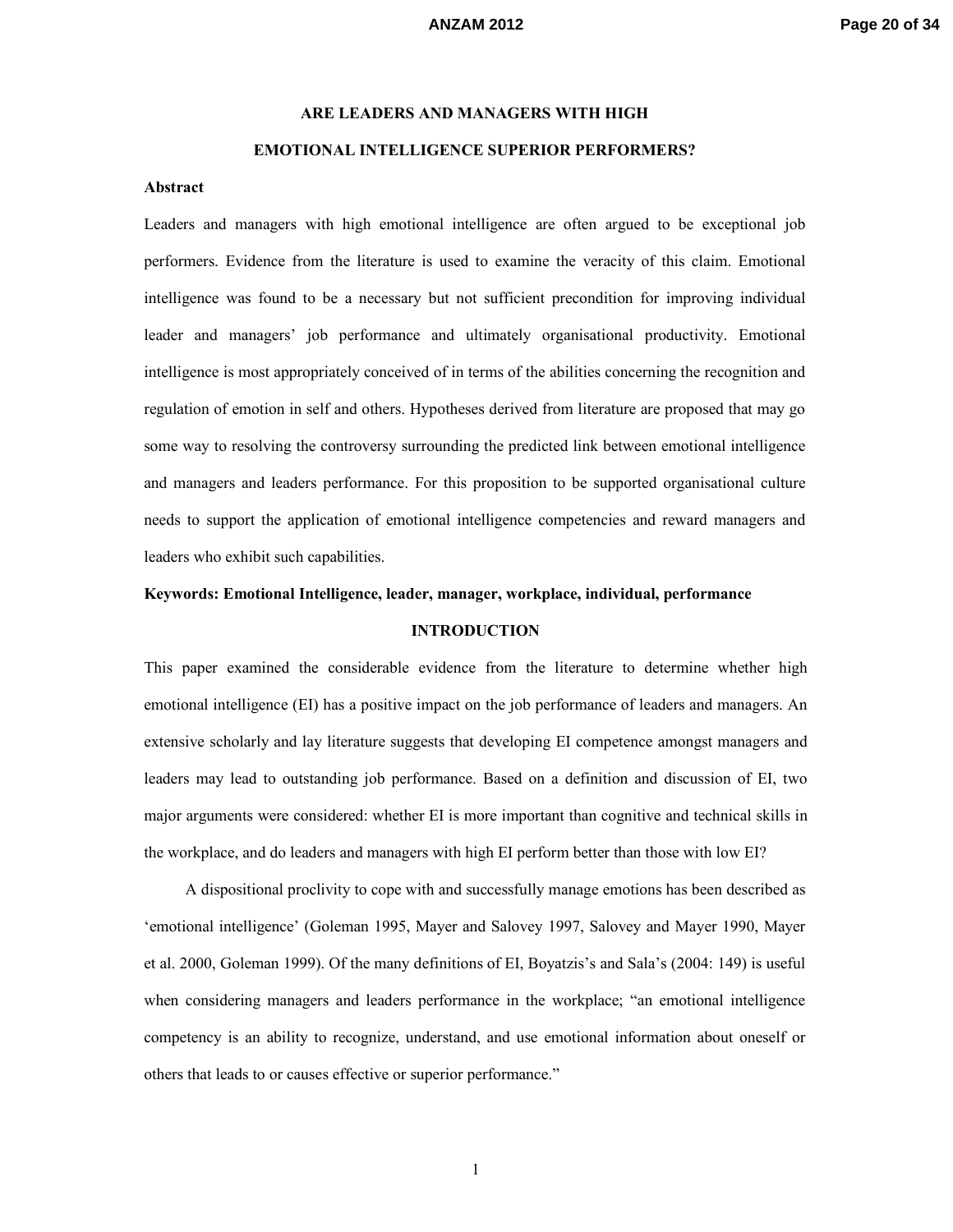### **MODELS OF EMTIONAL INTELLIGENCE**

Based on the research, EI can be categorised into two broad constructs (Joseph and Newman 2010):

- *Ability Models* conceptualise individual EI as being developed over time. Ashkenazy and Dais (2005) point to Ability Models' capacity for incremental and predictive validity when used in the context of organisational behaviour. The 'Four Branch Abilities Model' perception of emotion (in self and others); assimilation of emotion to facilitate thought; understanding of emotion; and managing and regulating emotion in self and others was developed by Mayer and Salovey (1997). Later, Joseph and Newman (2010) proposed a progressive cascading pattern for the ability based EI facets suitable for embedding in Ability Models. Emotional perceptions in this system are argued to be casually preceded by emotional understanding that is preceded by conscious regulation of emotions and subsequent job performance.
- *Mixed Models* integrate competency based models (Goleman 1995) and non-cognitive models (Bar-On 1997a). Whilst emotions facilitate coordinated responsiveness to situations, intelligence necessitates an understanding of information, providing a close link between EI to both intelligence and emotions. Detractors, such as Murphy (2006), considered the Mixed Models of EI is a confused composite construct of ability, personality and affect.

Ashkanasy and Daus (2005), and later Walter, Cole and Humphrey (2011), refined and categorised the research and measures of EI research into three streams, the:

- *First stream* is an Ability-based Model of a set of interrelated emotional abilities. Individual capacity to solve abstract emotional problems are measured based on the Four Branch Abilities Model of EI.
- *Second stream* is also based on the Four Branch Abilities Model. Self-report or peer-report of complex social behaviours is also based on Mayer and Salovey's (1997) representation of EI.
- *Third stream* denotes Mixed Models of emotional and different dispositional competencies, including everything except cognitive ability. This model incorporates self-report as the primary means of assessment.

Despite ongoing debate, EI has been a relatively easy sale to the general public and to the business world but a much tougher one to academia. A fascinating tension is noticeable between EI scholars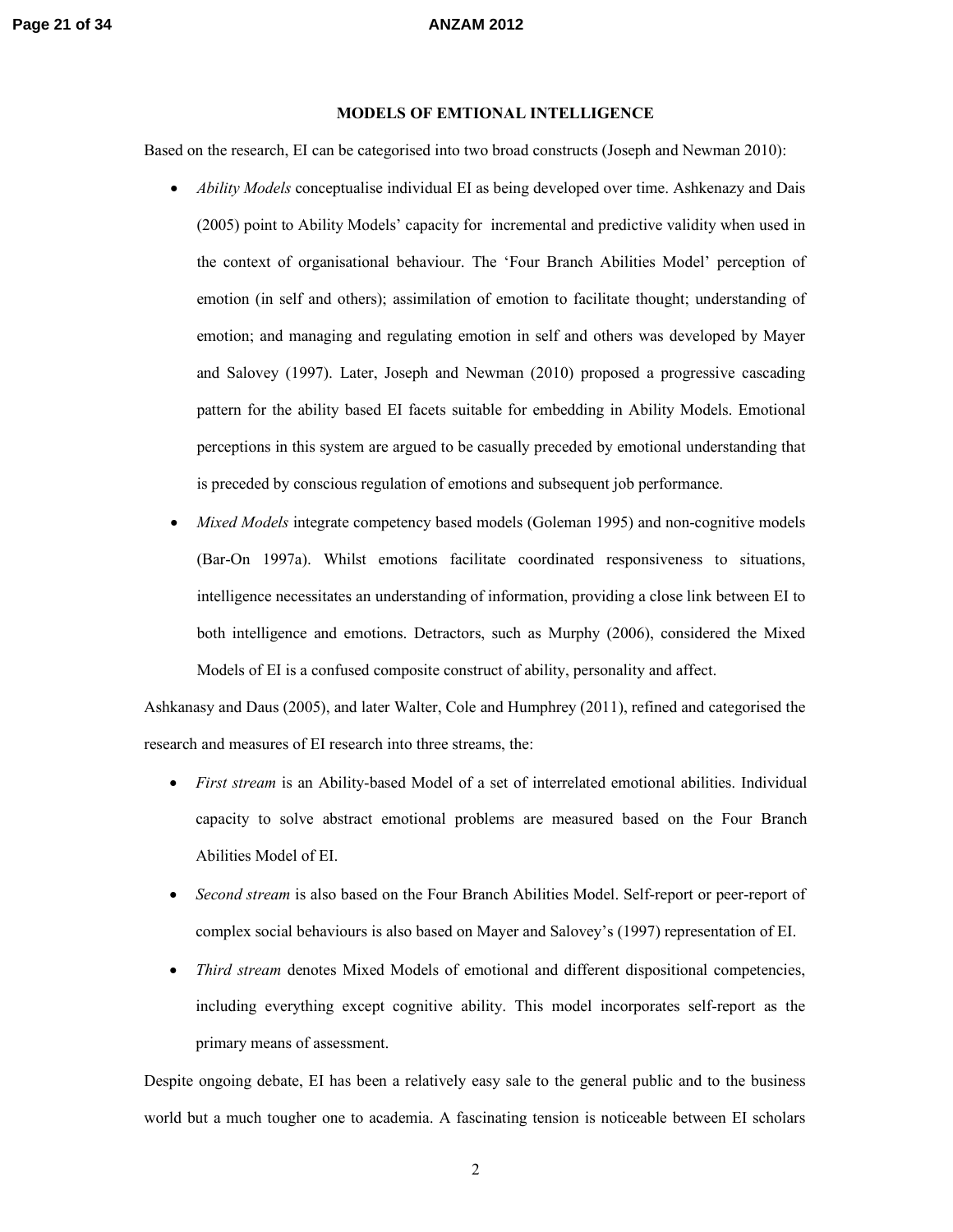and commercially orientated researchers and consultants. Scholars are typically more conservative about claims of the benefits of EI (Mayer 1999: 50).

Effective leadership requires not only cognitive ability and intellectual clarity but also requires emotional sensitivity. Therefore, successful leaders need to be both emotionally intelligent and intelligently emotional. According to Bennis (2001), EI accounts for 80-90% of the success of organisational leaders, a seemingly unsubstantiated and exaggerated assertion. Grewal and Davidson (2008) note that EI has the potential to deepen our understanding of interpersonal and communication skills. From a cultural perspective managers and leaders face an increasing globalized workplace and environment requiring the application of EI.

Ashkanasy and Daus (2003: 69) were more forthright, stating that "we do not endorse a Goleman (1995) or Bar-On (1997b) type of approach to studying emotional intelligence ... we also feel that to an extent, they have done much more harm than good regarding establishing emotional intelligence as a legitimate, empirical construct." Those antagonistic to the idea of EI, such as Locke (2005) have gone so far as to proclaim that EI is an invalid concept because it is not a form of intelligence, a position artfully rebuked by Ashkanasy and Daus (2005). Others, like Antonakis (2003: 359) are more strident about the empirical evidence on the relevance of EI to leaders, claiming it "is nonexistent or very weak at best or contradictory at worst."

In contrast, those supporting the 'commercial' approach on the applied value of EI tend to make expansive and faddish claims (Murphy and Sideman 2006), typified by Goleman, on the applied value of EI. Assertions by Goleman and like-minded commentators about the impact of EI in the workplace remain speculative and still require empirical assessment to provide evidence and clarification of the relation of EI to organisation functioning (Goyal and Akhilesh 2007). However, as Landy (2005) observed, despite the academic detractors, there is strong and continuing support for the EI idea, with concomitant instruments and interventions, in the lay business community. Lopes et al's (2005) research suggested that assisting employees to develop emotional skills may yield organisational benefits.

The following examines the veracity of claims made about contribution of EI to managers and leaders performance in the workplace.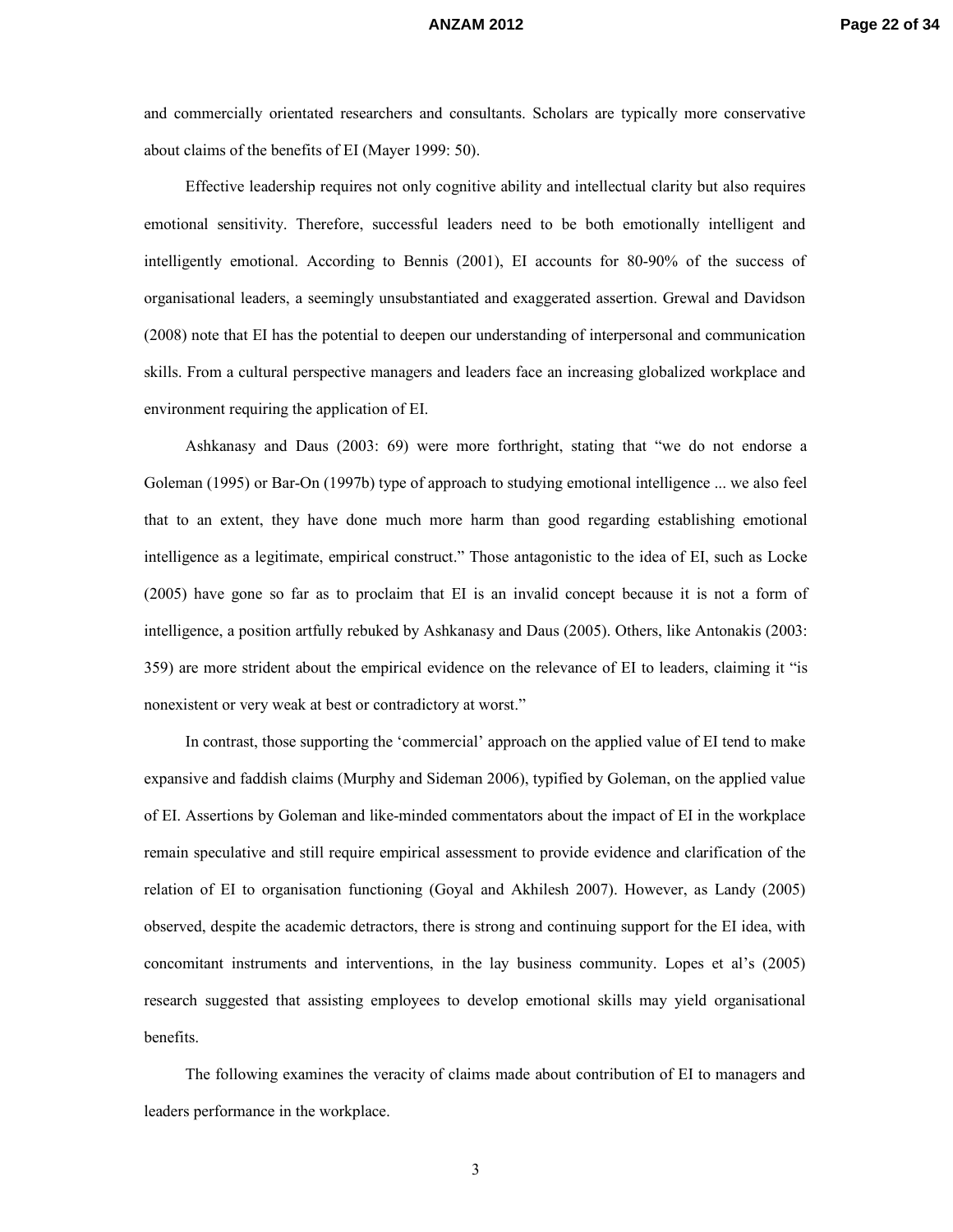## **ARE EMOTIONAL COMPETENCIES MORE IMPORTANT THAN COGNITIVE AND TECHNICAL SKILLS IN THE WORKPLACE?**

Goleman (1998: 5) contentiously asserted in the Harvard Business Review that "IQ takes second position to EI in determining outstanding job performance." This suggested that managers with well developed EI are more effective performers, particularly for discretionary performance. Boyatzis, Goleman and Rhee (2000) later argued that a particular type of human competencies, called "emotional competencies" (i.e., self-awareness, self-discipline, persistence and empathy) is of greater consequence to job performance than intelligence and training. Some have argued convincingly that "emotional competencies" are *not* the same construct as EI (Ashkanasy and Daus 2005).

Goleman (1995) also vigorously argued that IQ and technical skill are perennial "threshold capabilities" required for entry to management positions. Goleman, Boyatzis, and McKee (2002) continued to argue enthusiastically that emotional skills are twice as important as cognitive and technical skills in the workplace. Technical expertise is closely related to cognitive ability but not considered to be a critical aspect of managers' capabilities repertoire. As Goleman (1999: 21) noted, "outstanding supervisors in technical fields are not technical but rather relate to handling people." Goleman (1999: 38) further asserted that "the higher the level of the job, the less important technical skills and cognitive abilities were, and the more important competence in EI became." This result is consistent and supported by the Hay Group (1999) finding that Fortune 500 companies believed an overemphasis on managers' technical ability had resulted in the careers of high potential managers and leaders becoming 'derailed.'

Organisational researchers investigating emotions have neglected to include job performance as part of organisational goal-related performance (McCoy et al. 1994: 493). Arvey and Murphy (1998) suggested that job performance is more than merely the 'execution of tasks' and that the application of higher levels of EI would facilitate better performance and outcomes. Goleman (1999: 21) observed; "As more companies put a premium on people who can lead, the ability to influence is one of the competencies at a premium." Further, Goleman (1999) argued that the higher the level of management, the more vital all aspects of EI become. Managers with well-developed EI are likely to be more effective in jobs requiring extensive and intense interpersonal interactions. However, the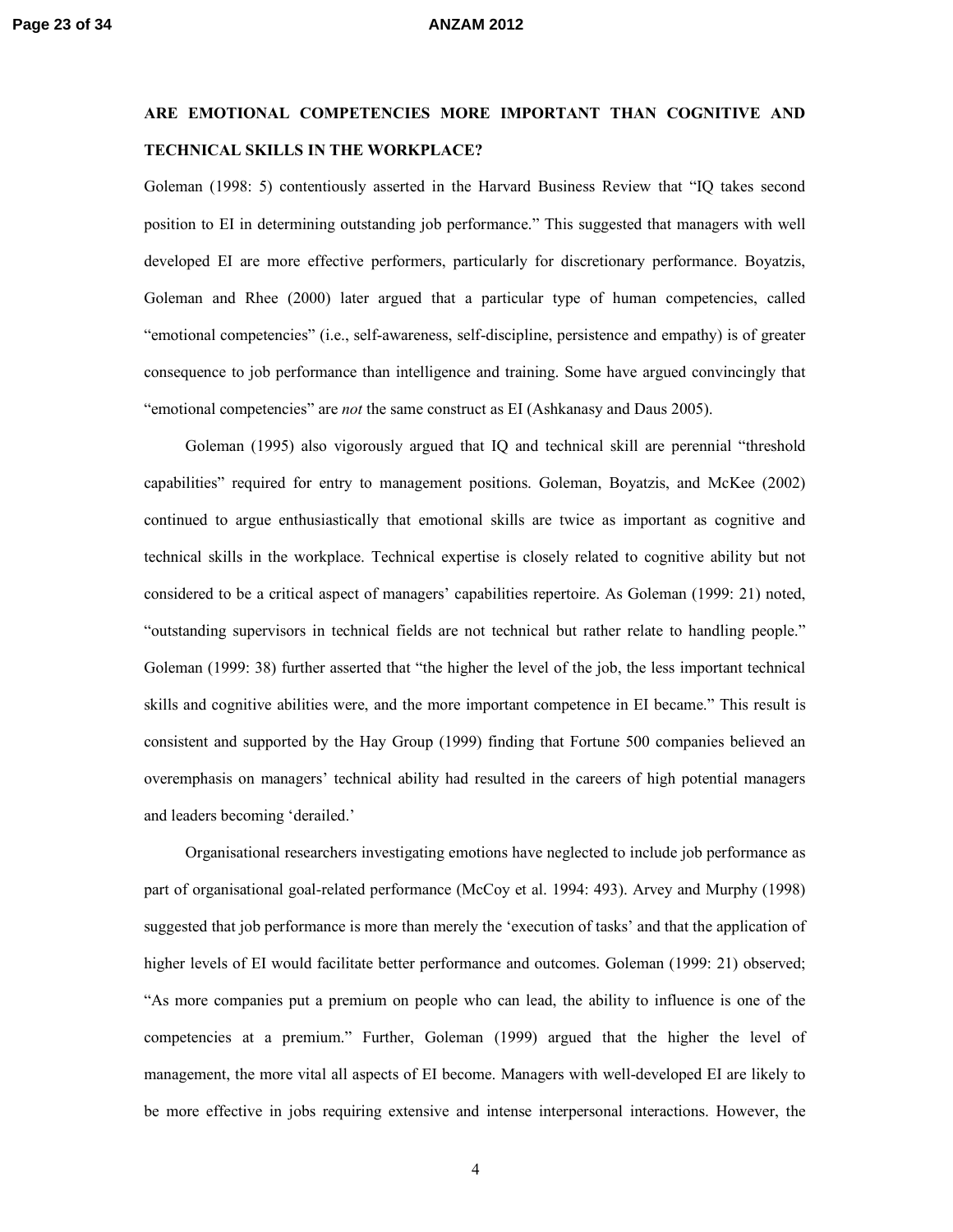importance of EI needs to be kept in perspective, as Goleman (1998: 21) conceded, "Emotional intelligence skills are synergistic with cognitive ones: top performers have both."

Overall, EI has emerged as an important construct in relation to job performance (Lopes et al. 2005). The emotion–performance link was examined by Bar-On, Handley and Fund (2005) and specifically in relation to managers by Caruso and Salovey (2004). Studies using a variety of methods have also shown a positive relationship between some forms of emotions and managers' job performance (Cropanzano et al. 1993, Staw and Barsade 1993, Wright and Staw 1999b, Wright and Staw 1999a, Wright and Cropanzano 2000, Hosie et al. 2012). But broad claims that EI is a superior predictor of job performance than General Mental Ability remain to be substantiated (Ashkanasy 2004).

A meta-analysis by Van Rooy and Viswesvarav (2004) provided empirical support for EI predicting performance in the workplace. Although Cherniss (2010) acknowledges that recent research suggested that EI is positively associated with performance, context does makes a difference. In terms of criterion related and incremental validity, the percentage of variance in performance explained by EI was 5%, much lower than the claims of some EI proponents (Van Rooy and Viswesvaran 2004). However, the Ability Model of EI indicates discriminant validity with the Five Factor Model (FFM) personality variables (Daus and Ashkanasy 2005, Joseph and Newman 2010)

A lack of discriminant validity is evident between some Mixed Models and EI and the Big-Five personality model personality dimensions and cognitive ability (Barrick et al. 2001, Joseph and Newman 2010). Such research questions whether EI accounts for the unique variance in predicting managers' job performance. A mega meta-analysis built on previous meta-analysis by O'Boyle et al (2010: 806) subsequently concluded "that all three streams of EI correlated with job performance." Further, "Streams 2 and 3 incrementally predicted job performance over and above cognitive intelligence and the FFM." Another meta-analysis from Joseph and Newman (2010) indicated that Mixed Models measures of EI explained substantial incremental validity over cognitive ability and personality. But an inconsistent relationship was found between cognitive ability and personality and the Ability Model of EI. In all, support for Mixed Models of EI was found to be empirically stronger but theoretically weaker than an Ability Models of job performance.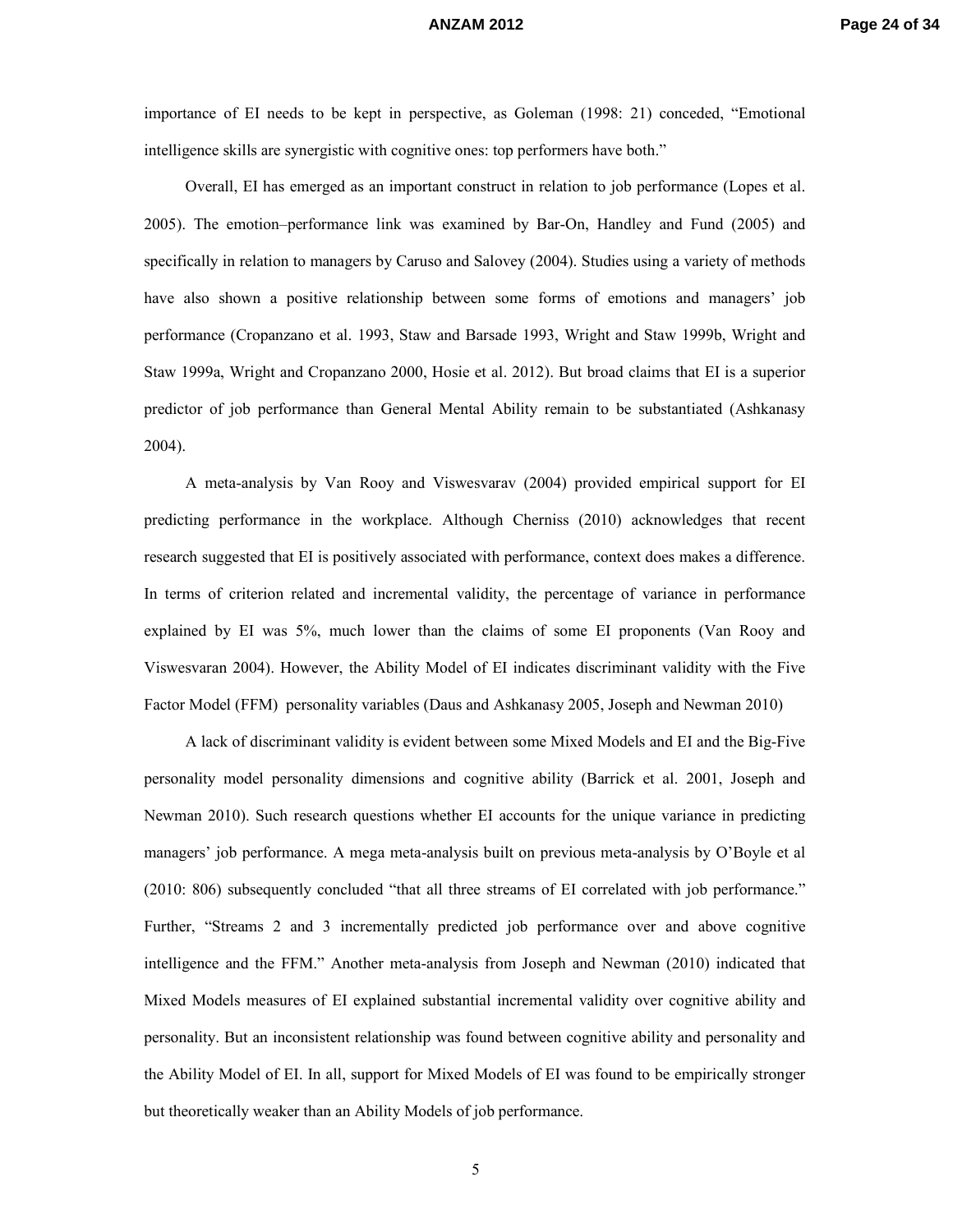### **ARE MANAGERS AND LEADERS WITH HIGH EI SUPERIOR PERFORMERS?**

Leaders of organisations increasingly understand how valuable EI is to an enterprise. By its very nature, leadership is an 'emotion-laden' process (George 2000b). Emotions are logically connected to the leadership process, especially the followership aspects of identifying and empathising with others feelings (Walter et al. 2011). Managers with poorly developed EI are likely to have difficulty in building good relationships with peers, subordinates, superiors and clients (Goleman 1998). The question is why do leaders with cognitive competencies and experience not always respond appropriately to the demands of the competitive environment?

One explanation for this observation is that leaders also require high levels of EI. The focus is purportedly moving away from traditional management styles to authentic leadership involving high levels of EI competencies through i) the ability to influence the employees, ii) an adeptness in self awareness, iii) the ability to understand and manage others emotions and use these competencies effectively to encourage, unite, motivate and challenge managers and employees towards a unified purpose (Goleman 1999).

Emotions have a critical role in thought, decision-making and individual success. As with managers, Goleman (1999: 102) asserts that a "leader's task was to get work done through other people, and social skill makes that possible." EI has been promoted as the *sine qua non* of leadership by Goleman and others (e.g., Boyatzis and McKee 2005, George 2000a, Prati et al. 2003). Goleman (1999: 3) has gone so far as to assert that a "most effective leaders are alike in one crucial way: they all have a high degree of what has come to be known as EI."

George (2000a) proposed an intuitive link between EI and leadership which extended to incorporate a connection with the emotional management of transformational leadership (Coetzee and Schaap 2004, Daus and Harris 2003). Empirical evidence is emerging to substantiate a link between leadership Ability Models of EI (Daus and Harris 2003). High trait EI individuals are better able to 'down-regulate' negative emotions and maintain positive ones (Mikolajczak et al. 2007).

Components of transformational leadership include creating and communicating a vision, inspiring motivation and commitment in the employees, and examining and managing emotions in self and others. These components been observed through self-report on EI measures administered by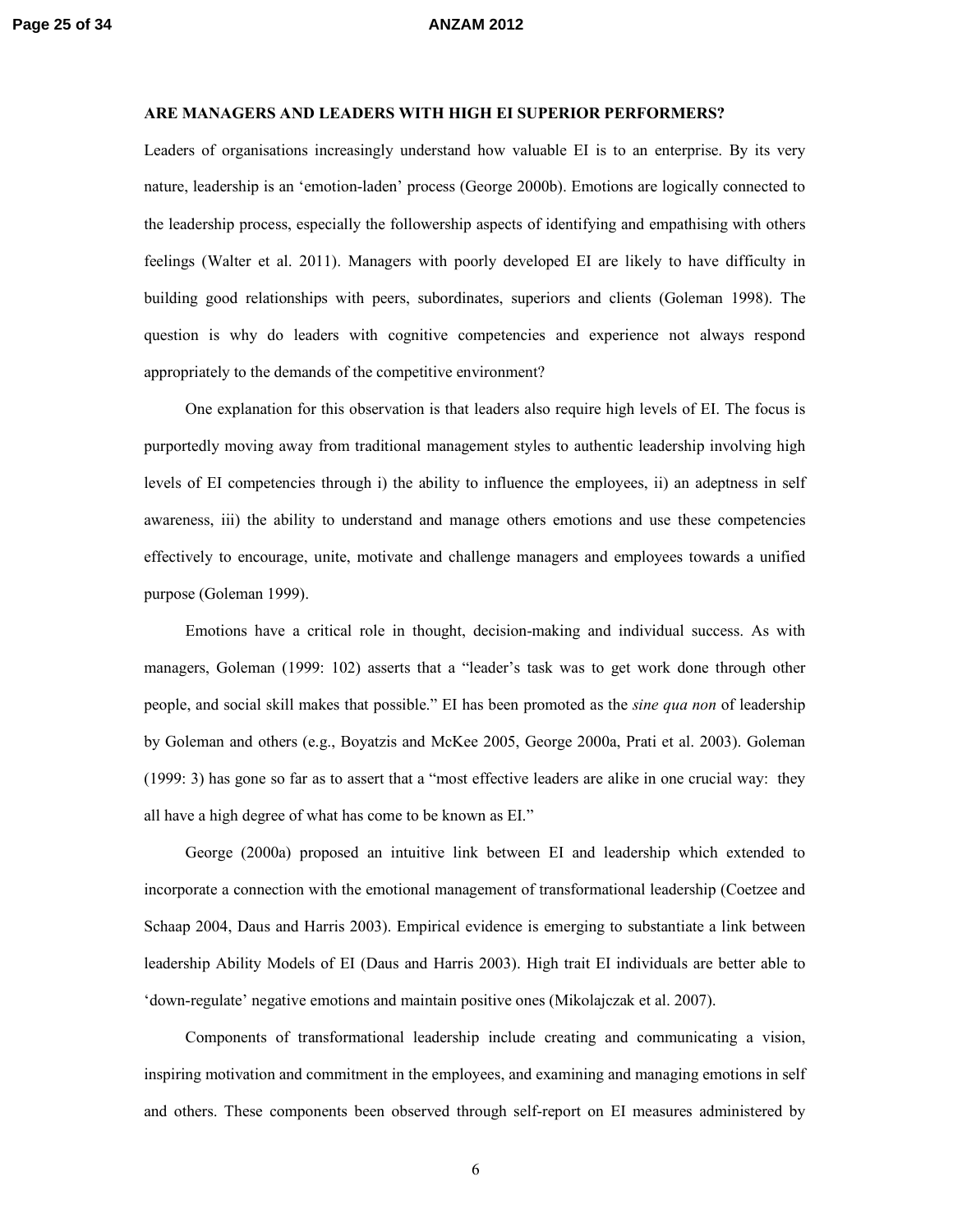Barling, Slater and Kelloway (2000) with similar findings by Gardner and Stough (2002) and later by Palmer Walls, Burgess and Stough (2001). Transformational leadership models provide some understanding of the link between leadership and EI, it still lacks the objective criteria related to leadership performance. Harms and Crede (2007) reported a validity estimate between EI and leadership behaviours of 0.59. However, they caution the validity inevitably decreases when data is collected from more than one source.

A new dynamic is evident in contemporary organisations: "Being articulate, being able to sell ideas, and engage the minds and hearts of employees are the new bottom line issues for managers" (Hatcher 2005: 62). This positive disposition of managerial engagement needs to be transmitted into a feeling of hope amongst employees (Simmons et al. 2003). Goleman (1998) has specifically linked EI with the ability of managers to influence others. Work by Hosie, Sevastos and WiIllemyns (2012) also found that managerial, influencing was strongly associated with dispositional positive emotions.

The iGeneration (iGen) has started arriving in the workplace, both in person and virtually, and with them come some new issues for those who wish to lead them. Although the actual components of leadership may have changed from one generation to the next, this group of technophiles agrees that successful leaders require both cognitive and emotional competencies (Herkenhoff 2006). The cold tentacles of technology do not appear to have diminished the role of EI for the iGens, but rather have made it even more visible as an important part of the formula for successful leadership. Perhaps EI, not IQ, will be the key differentiator in those who successfully manage and lead the iGens.

Overall, Walter et al. (2011: 50,52) concluded that from a review of the extant literature there is "broad support for EI's role as an antecedent of transformational leadership behavior (see alsoHarms and Credé 2007) although this association is most likely more complex than previously believed." Further, they concluded that consistent relationships are being found between EI and "leadership, emergence, behaviour and effectiveness." Corrected correlations of 0.24 to 0.30 have been reported between job performance and the three streams of EI (Ability Models, self-report or peer-report measures based on the Four Branch Ability Model, and Mixed Models) (Joseph and Newman 2010). There is support for the assertion that EI leads to measurable business outcomes (Spencer et al. 1997).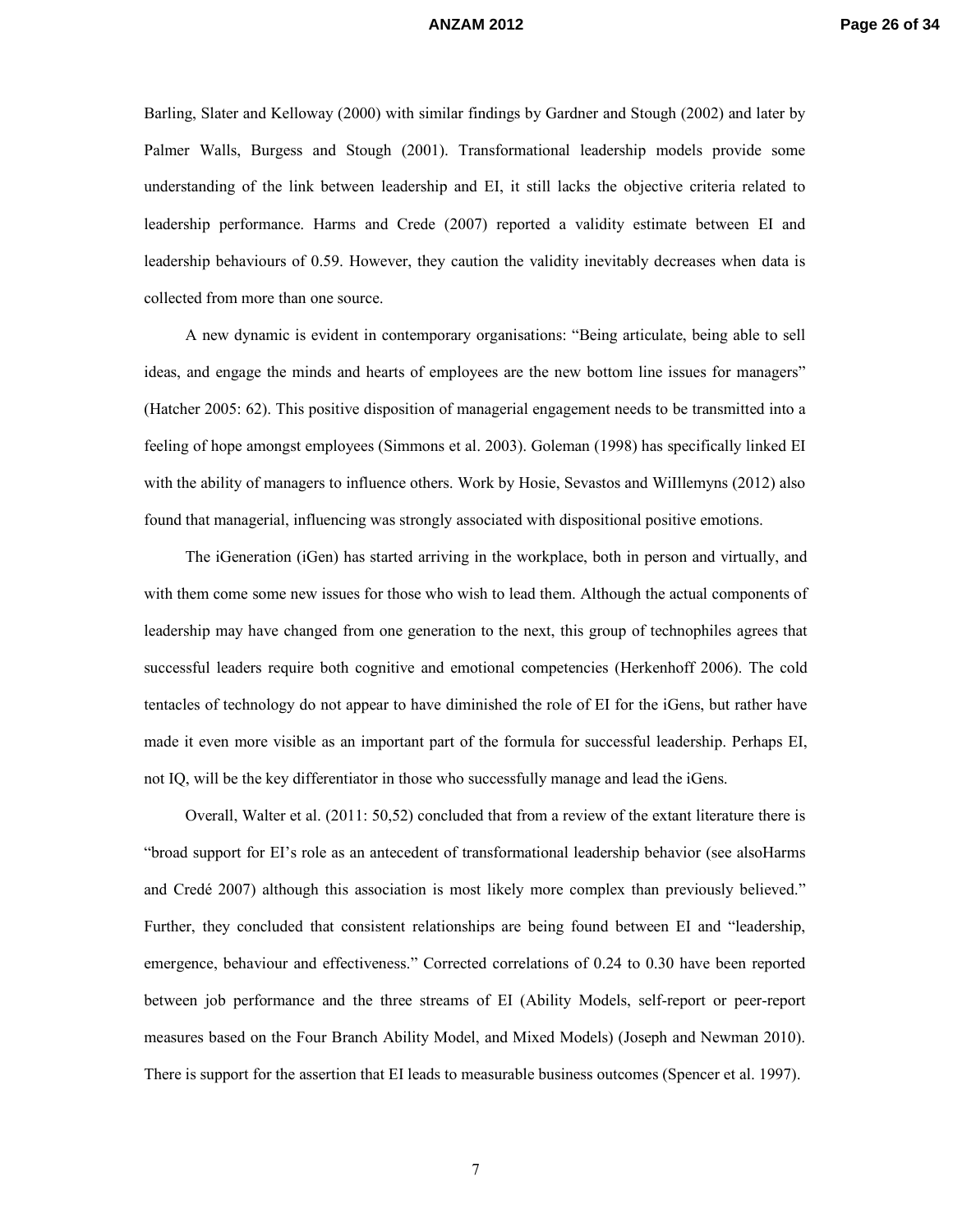Goleman (1998, p. 4) boldly asserted that "for star performers in all jobs, in every field emotional competence is twice as important as purely cognitive abilities." An extensive integrated meta-analysis of Mixed Models by Joseph and Newman (2010) showed substantial incremental validity over cognitive ability and personality traits. Ability Models only indicated a modicum of validity over cognitive ability and personality traits. In all, many Goleman and supporters statements were not substantiated by the available empirical research.

Answers to the following hypotheses, derived from literature, may go some way to resolving the controversy surrounding EI in this domain:

*Hypothesis 1*: EI competencies vary with managers and leaders interpersonal skills.

*Hypothesis 2*: Manager and leaders with high EI exhibit exceptional job performance.

*Hypothesis 3*: When rated by superiors, EI will be differentially related to self-report on: 3a) Ability Models, and 2b) Mixed Models

### **DEVELOPING EMOTIONAL COMPETENCIES**

Nelis, Quoidbach, Mikolajczak and Hansenne (2009) suggested that EI can be improved and therefore may lead to improved performance outcomes in the workplace. Developing managers' and leaders' emotional competencies requires a broad and sophisticated array of development tools. A period of months involving ongoing coaching, encouragement, peer support, modelling and on-the-job practice is necessary to develop such competencies (HayGroup 1999). Such initiatives have important resource implications for organisations and therefore demand careful consideration.

Management training should focus on developing a set of EI skills, including: control of one's impulses, self-motivation, empathy and social competence in interpersonal relationships (Goleman 1998). Promotable managers are those most likely to benefit from training and development in EI. This can be achieved by enhancing self-awareness, self-management, social awareness and social skills (Goleman 1998, Mayer and Salovey 1993, Salovey and Mayer 1990, HayGroup 1999, Mayer and Salovey 1997).

As Rozell, Pettijohn and Parker (2002: 287) observed, a "potential manager's understanding of management techniques dealing with interpersonal interaction and intrapersonal emotions may have a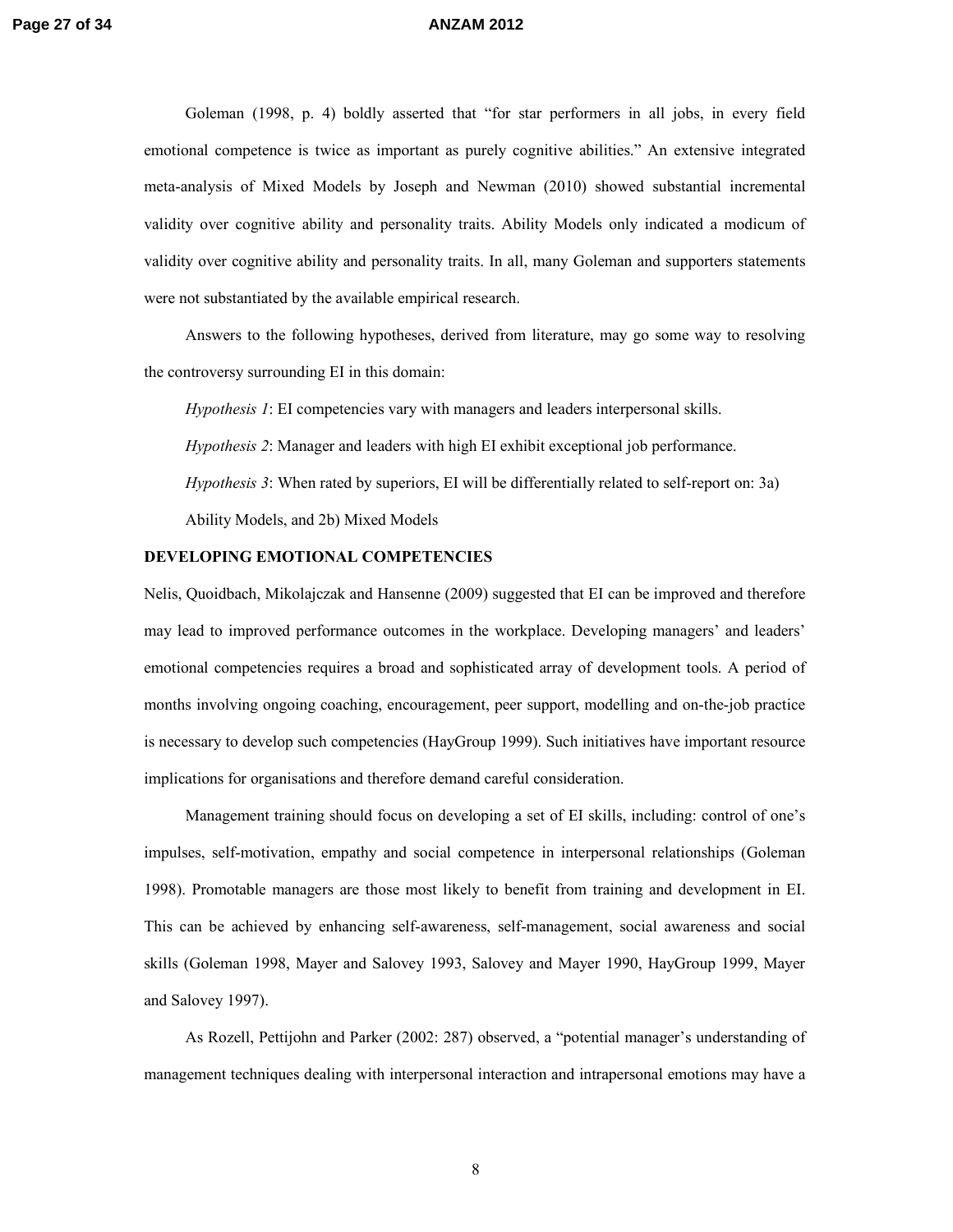fundamental place in the overall success of that individual in the workplace". In consequence, a modicum of EI may well qualify as a core competency for aspiring managers.

### **LIMITATIONS AND FUTURE RESEARCH**

Through increased understanding of the variations of cultural values and the resulting emotional responses, managers may have increased success in regulating and predicting negative emotions in the workplace. Reframing EI in terms of culture may better support cross-cultural management effectiveness. Managers and leaders may be able to extend their EI using cultural perspectives. Culturally tuning EI may allow managers and leaders to better understand the diversity of emotional responses to the same management initiative across cultures (Herkenhoff 2006).

There is a paucity of research in the area of 'culturally tuned EI' (Herkenhoff 2006) at all levels of analysis (national, organisational, professional). There is a lack of empirical data in this area as a critical limitation in the robust examination of EI in relation to managers and leaders. Herkenhoff (2006) has argued that multinational workforces require managers and leaders with culturally-tuned awareness for better understanding of the motivations of managers and leaders.

Effective leadership requires not only cognitive ability and intellectual clarity but also requires emotional sensitivity. Therefore, successful leaders need to be both emotionally intelligent and intelligently emotional. According to Bennis (2001), EI accounts for 80-90% of the success of organisational leaders, a seemingly unsubstantiated and exaggerated assertion. EI does have the potential to deepen our understanding of interpersonal and communication skills, an essential aspects of managers and leaders (Grewal and Davidson 2008).

However, emotionally intelligent individuals have been shown to be more adept at compartmentalising their emotions (Thompson et al. 1999), as a result averting some of the potentially negative impacts of information processing and gathering. In addition, such individuals possess the skill of moderating the emotions of their colleagues in their workplace. Emotional dissonance' exerts a strain on all employees, thus harming their performance (Spector 2005).

Concerns about the operational definitions of EI remain an important issue. EI should be clearly distinguished from related constructs such as more personality traits. Walter, Cole and Humphrey (2011: 52) have identified three broad areas needed to develop the EI–leadership, viz a viz "(a) greater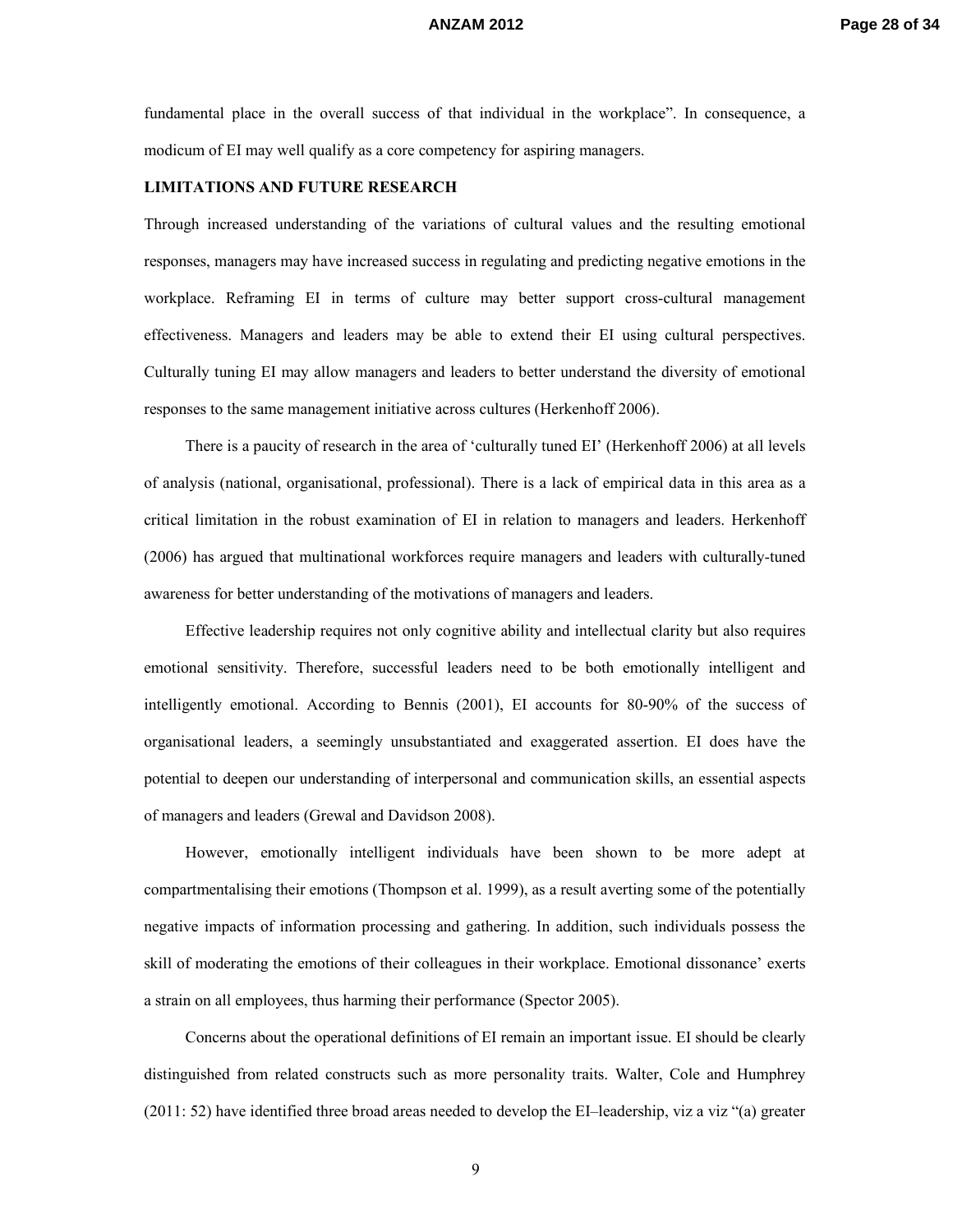methodological rigour, (b) examination of more complete theoretical models, and (c) exploration of innovative research areas." When measuring EI it is important that the formulation of EI is not contaminated by other constructs.

Caution needs to be made when generalising these findings; especially in view of the small sample sizes prevalent in studies into EI. The results might have important connotations for selecting, developing and managing the performance of managers and leaders. Additional research is required to evaluate the relationship of EI with future performance. One suggestion is to conduct longitudinal studies that involve measuring EI before newly hired managers or executives start a job (Rosete and Ciaroochi 2005). Most EI studies are correlational but causal studies would advance our knowledge of the role of EI in the workplace. In particular, an opportunity exists for studies of EI and leadership that simultaneously control known covariates, such as cognitive ability, personality, functional skills and specific cultural dimensions (Antonakis 2003, Walter et al. 2011). Further, Joseph and Newman (2010) suggested that gender and race differences of EI need to be explored. For acceptable rigour to be achieved, more robust measures are required to determine the contribution of EI to organisational outcomes.

The importance of EI in the workplace requires further investigation at the professional culture level. It is important to note that the job profile being considered is important when making assertions about EI. For example, individual contributors such as earth scientists may have lower EI scores but perhaps EI is not a critical competency for career success. Evidence from the research indicates that managerial interpersonal skills varied with EI competencies amongst professionals (Morland, 2001). Whereas professions requiring high levels of team involvement or customer interaction may have higher scores than scientists, and as such recognize EI as an important concept for career success. Since we know EI can be improved, we need to determine how important EI is to managers' performance and then determine whether it makes sense to invest resources into improving it.

There remains considerable potential for research to specify the link between managers and leaders cognition and emotion. In particular, medical science methodologies are beginning to explore how the multiple sections of the brain can explain the interconnection between rationale and emotional behaviours (Walter et al. 2011). Early indications are that neuroscience, when combined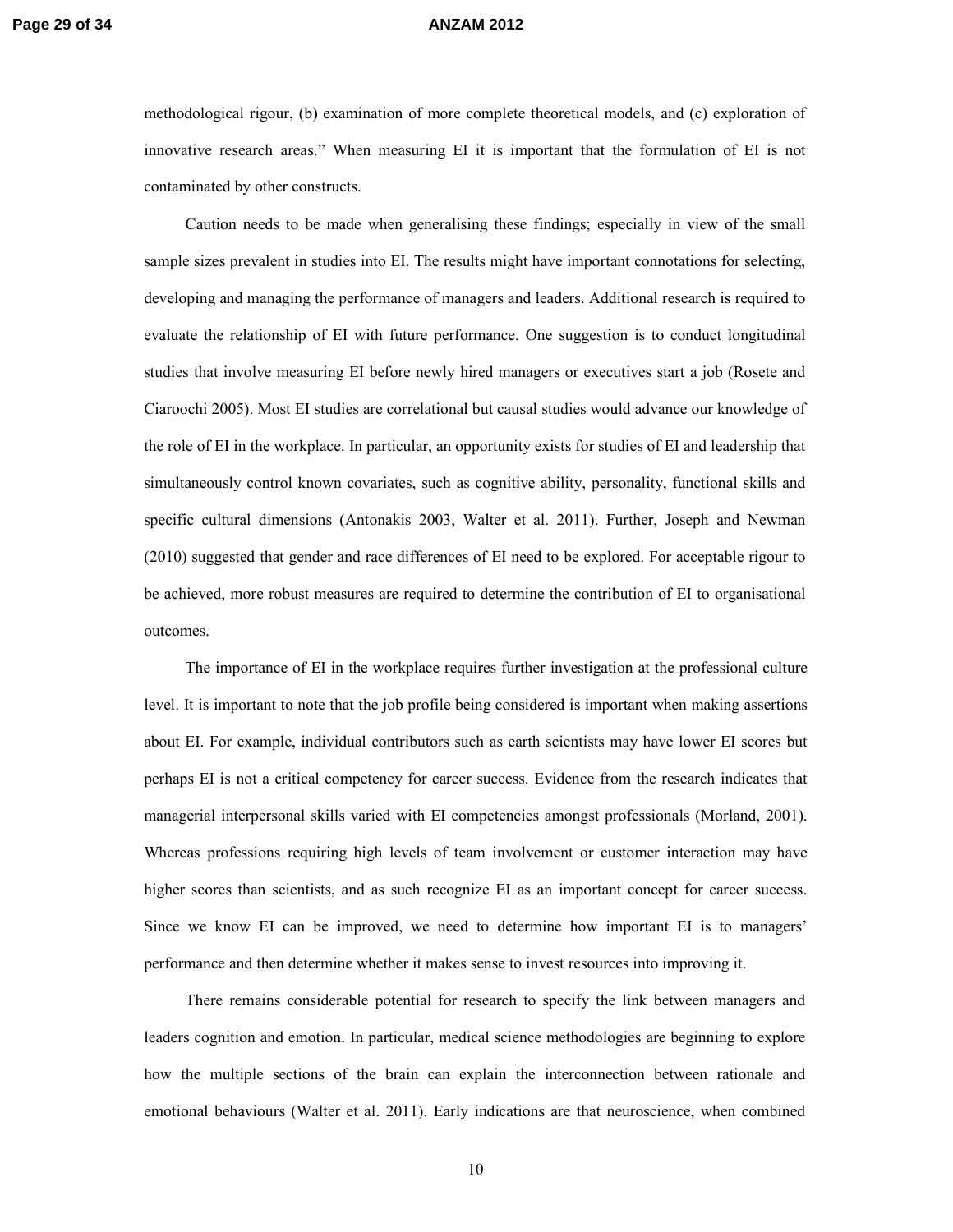with research in psychology and sociology, has the potential to explain important aspects of leadership (Waldman et al. 2011).

For example, Waldman, Balthazard and Peterson (2010) examined 'coherence', the tracking of coordination activity between specific parts of the brain. Different coherence levels may be identified in areas of the brain, such as the coordination between the right hemisphere, responsible for behaviour, with increased emotional balance. Neuroscience may help identify linkages between inspirational leadership and emotion. Perhaps a biological basis to leaders' identification and effectiveness will eventually emerge? (Walter et al. 2011). Initial findings suggest that there is an association between EI and coping, perhaps warranting further investigation (Saklofske et al. 2007). In summary, specific methodological issues recommended for future research include:

- 1) Increasing sample size to achieve higher statistical significance levels.
- 2) Conducting longitudinal studies to better understand the evolving nature of these constructs across generational boundaries
- 3) Analysing the data in a hierarchical lineal model allowing for the simultaneous attribution error amongst various cultural levels within the EI construct.
- 4) Developing structural equation models to identify causal relationships involving EI in a real workplace context.

Certain methodological areas are recommended for future studies; including the impact of context, especially cross-cultural settings and the organisational culture on the link between EI and job performance, the design of studies with casual rather than the use longitudinal study and implications of limited sample size. Of these, the most pressing of issue is the paucity of investigations linking EI to *actual* job performance as a criterion variable (Joseph and Newman 2010).

However, the lack of enough conclusive research cannot detract from the current contribution of EI towards positive business outcomes. EI leadership recognises, rewards and reinforces a positive work orientated climate. Evidence is accumulating to suggest that EI is importance in conflict management, resolution of tense situations, and management of difficult subordinates, effective negotiation and ability to establish bonds and nurture relationships in building successful interdependent work environments.

11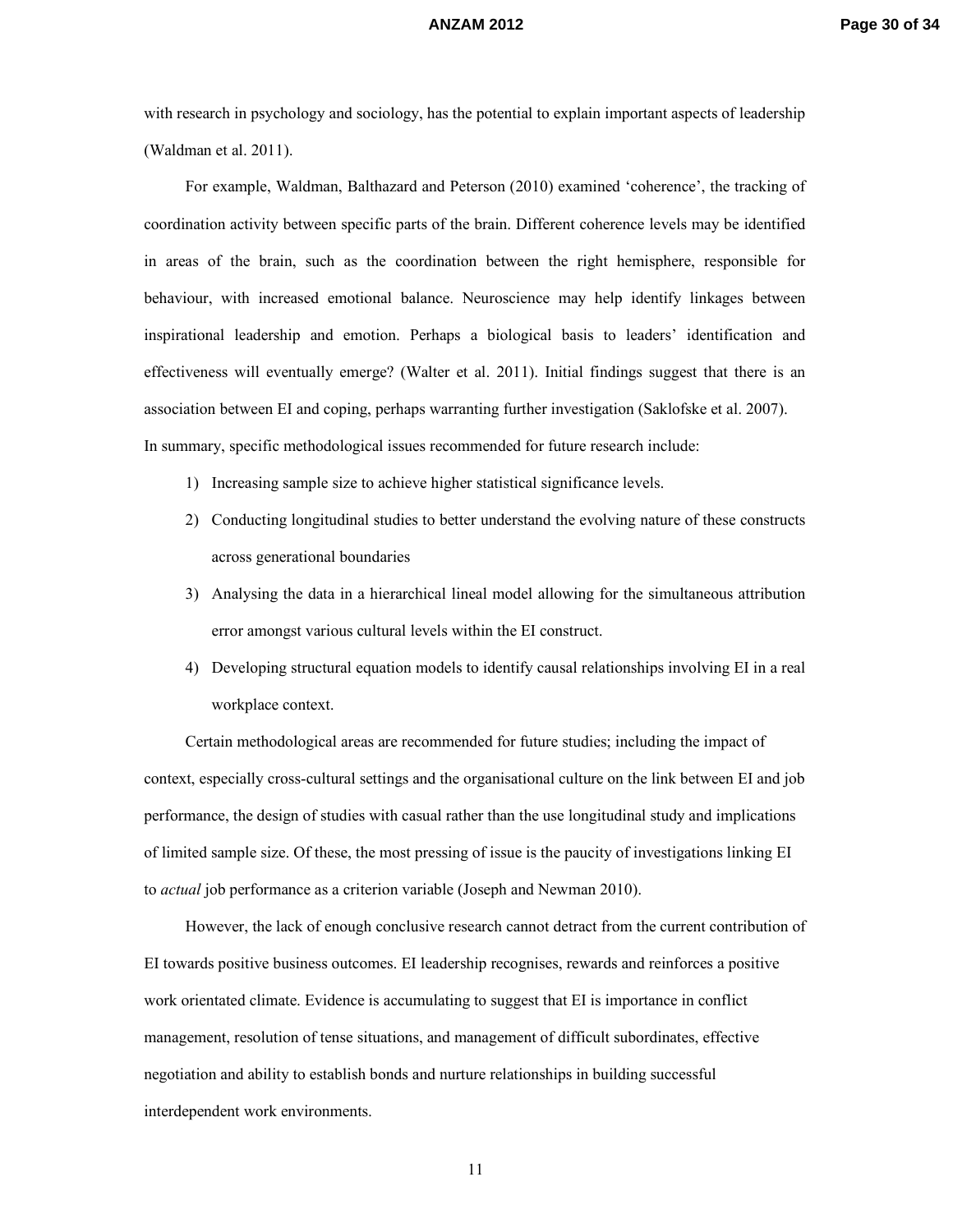### **DISCUSSION AND CONCLUSION**

Despite an extensive amount of publications, the study of EI is still in its infancy; in particular research in the role of EI in the workplace continues to evolve. The concept of EI has gone beyond theorising and is now accepted as a valuable component for successful performance in the context of work. There is a continuing and increasing interest in the concept of EI amongst academics and practitioners. At the same time there are important questions about the validity of the construct validity of EI, including its measurement.

There appears to be general consensus in the literature to indicate that EI encompasses managerial and leadership competencies that are key components of effective relationships and interactions in daily work activities demanding high levels of self-motivation, communication, confidence, commitment and initiative. During negotiations people high in EI stand a better chance of achieving their goals through the effective management of emotions in self and others.

Although empirical research is limited and equivocal on EI, reports so far generally support the value of EI competencies in determining the success of managers and leaders in achieving organisational objectives. High levels of EI competencies in transformational leaders provide greater ability to create awareness of the organisation's mission and vision, and influence managers and leaders to increase levels of performance.

Answers to the two arguments made posed at the beginning this paper seem to be quite positive; EI is more important than cognitive and technical skills in the workplace; and managers and leaders with high EI can perform better than those with low EI. But recent empirical evidence on the extent of the influence of EI on managerial and leadership behaviours remains mixed and contested

One of the positive outcomes to the EI debate has been the acknowledgement of the contribution of emotions to facilitate effective of manager and leader performance in workplace. EI has been identified with social and emotional characteristics linked to successful performance and competitive advantage in the workplace. Corporations therefore could benefit by boosting the collective EI of managers and leaders.

12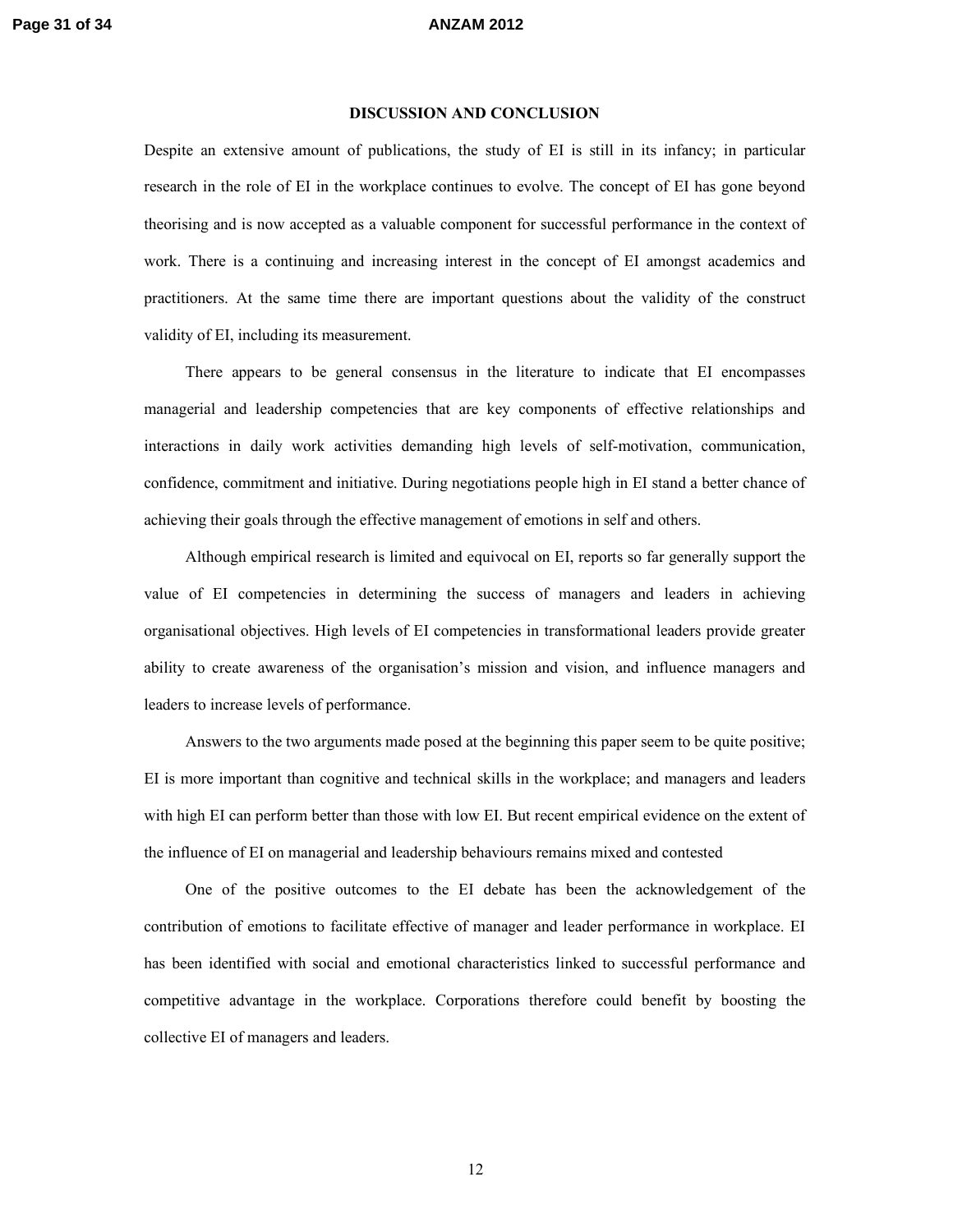### **REFERENCES**

- Antonakis, J. 2003. Why "emotional intelligence" does not predict leadership effectiveness: A comment on Prati, Douglas, Ferris, Ammeter, and Buckley (2003). *International Journal of Organizational Analysis,* 11, 355-361.
- Arvey, R. D. and Murphy, K. R. 1998. Performance evaluation in work settings. *Annual Review of Psychology,* 49, 141-168.
- Ashkanasy, N. M. 2004. Emotions and performance. *Human Performance,* 17(2), 137-144.
- Ashkanasy, N. M. and Daus, C. S. 2005. Rumors of the death of emotional intelligence in organizational behavior are vastly exaggerated. *Journal of Organizational Behavior,* 26(4), 441-451.
- Bar-On, R., 1997a. *Bar-On Emotional Quotient Inventory.* Toronto, Canada: Multi-Health Systems.
- Bar-On, R., 1997b. The Emotional intelligence inventory (EQ-I): Technical Manual. Toronto, Canada: Multi-Health Systems.
- Bar-On, R., Handley, R. and Fund, S., 2005. *The impact of emotional intelligence on performance.* Mahwah, NJ: Lawrence Erlbaum Associates.
- Barling, J., Slater, F. and Kelloway, K. 2000. Transformational leadership and emotional intelligence: An exploratory study. *Leadership and Organization Development Journal,* 21, 157-161.
- Barrick, M. R., Mount, M. K. and Judge, T. A. 2001. Personality and job performance at the beginning of the new millennium: What do we know and where do we go next? *International Journal of Selection and Assessment,* 9, 9-30.
- Bennis, W. 2001. Leading in unnerving times. *MIT Sloan Management Review,* Winter, 97-103.
- Boyatzis, R. E., Goleman, D. and Rhee, K., 2000. Clustering competence in emotional intelligence: Insights from the Emotional Competence Inventory. *In:* Bar-On, R. and Parker, J. D. A. eds. *Handbook of Emotional Intelligence.* San Francisco: California: Jossey-Bass, 343-362.
- Boyatzis, R. E. and McKee, A., 2005. *Resonant Leadership: Renewing Yourself and Connecting With Others Through Mindfulness, Hope, and Compassion.* Boston: Harvard Business School Press.
- Boyatzis, R. E. and Sala, F., 2004. Assessing emotional intelligence competencies. *In:* Geher, G. ed. *The Measurement of Emotional Intelligence.* New York, NY: Nova Science Publishers.
- Caruso, D. R. and Salovey, P., 2004. *The Emotionally Intelligent Manager: How to Develop and Use the Four Key Emotional Skills of Leadership.* San Francisco: Jossey-Bass.
- Cherniss, C. 2010. Emotional Intelligence: Toward Clarification of a Concept. *Industrial and Organizational Psychology,* 3, 110-126.
- Coetzee, C. and Schaap, P., The relationship between leadership styles and emotional intelligence. ed. *6th Annual Conference for the Society of Industrial and Organizational Psychology, Sandton, South Africa.*, 2004.
- Cropanzano, R. S., James, K. and Konovsky, M. A. 1993. Dispositional affectivity as a predictor of work attitudes and job performance. *Journal of Organizational Behavior,* 14(6), 595-606.
- Daus, C. S. and Ashkanasy, N. M. 2003. Will the real emotional intelligence please stand up? On deconstructing the emotional intelligence 'debate'. *Industrial and Organizational Psychologist,* 41(2), 69-72.
- Daus, C. S. and Ashkanasy, N. M. 2005. The case for the ability-based model of emotional intelligence in organizational behavior. *Journal of Organizational Behavior,* 26(4), 453-466.
- Daus, C. S. and Harris, A., Emotional intelligence and transformational leadership in groups. ed. *Symposium Multilevel perspectives on emotions in organizations at the 18th Annual Meeting of the Society for Industrial and Organizational Psychologists*, 2003 Orlando, FL.
- Gardner, L. and Stough, C. 2002. Examining the relationship between leadership and emotional intelligence in senior level managers. *Leadership and Organization Development Journal,* 23(2), 68-78.
- George, J. M. 2000a. Emotions and leadership: The role of emotional intelligence. *Human Relations,* 53, 1027-1055.
- George, J. M. 2000b. Emotions and leadership: The role of emotional intelligence. *Human Relations,* 53(8), 1027-1055.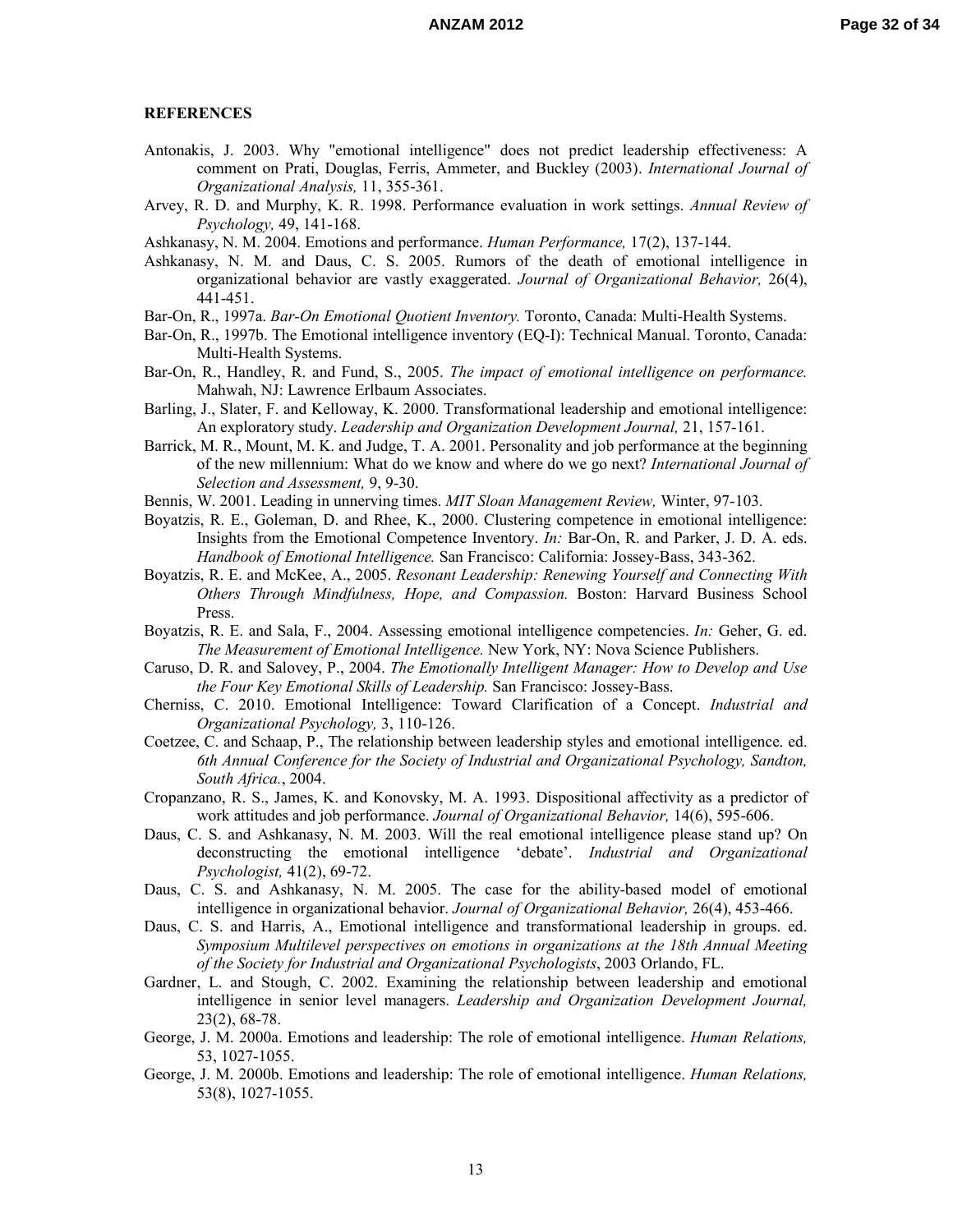- Goleman, D., 1995. *Emotional Intelligence: Why It Can Matter More than IQ.* New York: Bantam Books.
- Goleman, D. 1998. What makes a leader? *Harvard Business Review,* 76(November- December), 93- 115.
- Goleman, D., 1999. *Working with Emotional Intelligence.* London, United Kingdom: Bantam Books.

Goleman, D., Boyatzis, R. and McKee, A., 2002. *Primal Leadership: Realizing the Power of Emotional Intelligence.* Boston, Massachusetts: Harvard Business School Press.

- Goyal, A. and Akhilesh, K. 2007. Interplay among innovativeness, cognitive intelligence and social capital of work teams. *Team Performance Management,* 13(7/8), 206-226.
- Grewal, D. and Davidson, H. 2008. Emotional intelligence and Graduate Medical Education. *Journal of the American Medical Association,* 300(10), 1200-1202.
- Harms, P. D. and Credé, M. 2007. Emotional Intelligence and Transformational and Transactional Leadership: A meta-Analysis. *Journal of Research in Personality,* 41, 1107-1117.
- Hatcher, C., 2005. Persuasion and influence. *In:* Barker, C. and Coy, R. eds. *Understanding Influence for Leaders at All Levels.* Sydney, NSW: Australian Institute of Management. McGraw-Hill., 260.
- HayGroup, 1999. What makes great leaders: Rethinking the route to effective leadership [online]. Findings from Fortune Magazine/Hay Group 1999 Executive Survey of Leadership Effectiveness. Available from: http:// ei.haygroup.com/downloads/pdf/Leadership%20White%20Paper.pdf [Accessed December 1 2004].
- Herkenhoff, L. 2006. Culturally tuned emotional intelligence: A tripartite cultural analysis. *Journal of Business Inquiry: Research, Education and Application,* 15(1), 11-19.
- Hosie, P., Sevatos, P. and Willemyns, M. 2012. The impact of happiness on managers' contextual and task performance. *Asia Pacific Journal of Human Resources,* 50(3), 268-287.
- Joseph, D. L. and Newman, D. A. 2010. Emotional intelligence: An integrative meta-analysis and cascading model. *Journal of Applied Psychology,* 95(1), 54-78.
- Landy, F. J. 2005. Some historical and scientific issues related to research on emotional intelligence. *Journal of Organizational Behavior,* 26(4), 411-424.
- Locke, E. A. 2005. Why emotional intelligence is an invalid concept. *Journal of Organisational Behaviour,* 26(4), 425-431.
- Lopes, P. N., Côté, S. and Salovey, P., 2005. An ability model of emotional intelligence: Implications for assessment and training. *In:* Druskat, V. U., Sala, F. and Mount, G. eds. *Linking Emotional Intelligence and Performance at Work: Current Research Evidence.* Erlbaum, 53-80.
- Mayer, J. D. 1999. Emotional intelligence: popular or scientific psychology? *APA Monitor,* 30, 50.
- Mayer, J. D. and Salovey, P. 1993. The intelligence of emotional intelligence. *Intelligence,* 17(4), 433- 442.
- Mayer, J. D. and Salovey, P., 1997. What is emotional intelligence? *In:* Salovey, P. and Sluyter, D. eds. *Emotional Development and Emotional Intelligence: Implications for Educators.* New York: Basic Books, 3-31.
- Mayer, J. D., Salovey, P. and Caruso, D. R., 2000. Models of emotional intelligence. *In:* Sternberg, R. J. ed. *Handbook of Human Intelligence.* 2nd ed. New York: Cambridge, 396-420.
- McCoy, R. A., Campbell, J. P. and Cudeck, R. 1994. A confirmatory test of a model of performance determinants. *Journal of Applied Psychology,* 79(4), 493-504.
- Mikolajczak, M., Menil, C. and Luminet, O. 2007. Explaining the protective effect of trait emotional intelligence regarding occupational stress: exploration of emotional labour processes. *Journal of Research in Personality,* 41, 1107-1117.
- Murphy, K. R., 2006. Four conclusions about emotional intelligence. *In:* Murphy, K. R. ed. *A critique of emotional ntelligence.* NJ: Erlbaum: Mahwah, 345-354.
- Murphy, K. R. and Sideman, L., 2006. The two EIs. *In:* Murphy, K. R. ed. *A critique of emotional intelligence.* NJ: Erlbaum: Mahwah, 37-58.
- Nelis, D.*, et al.* 2009. Increasing emotional intelligence: (How) is it possible? *Personality and Individual Differences,* 47, 36-41.